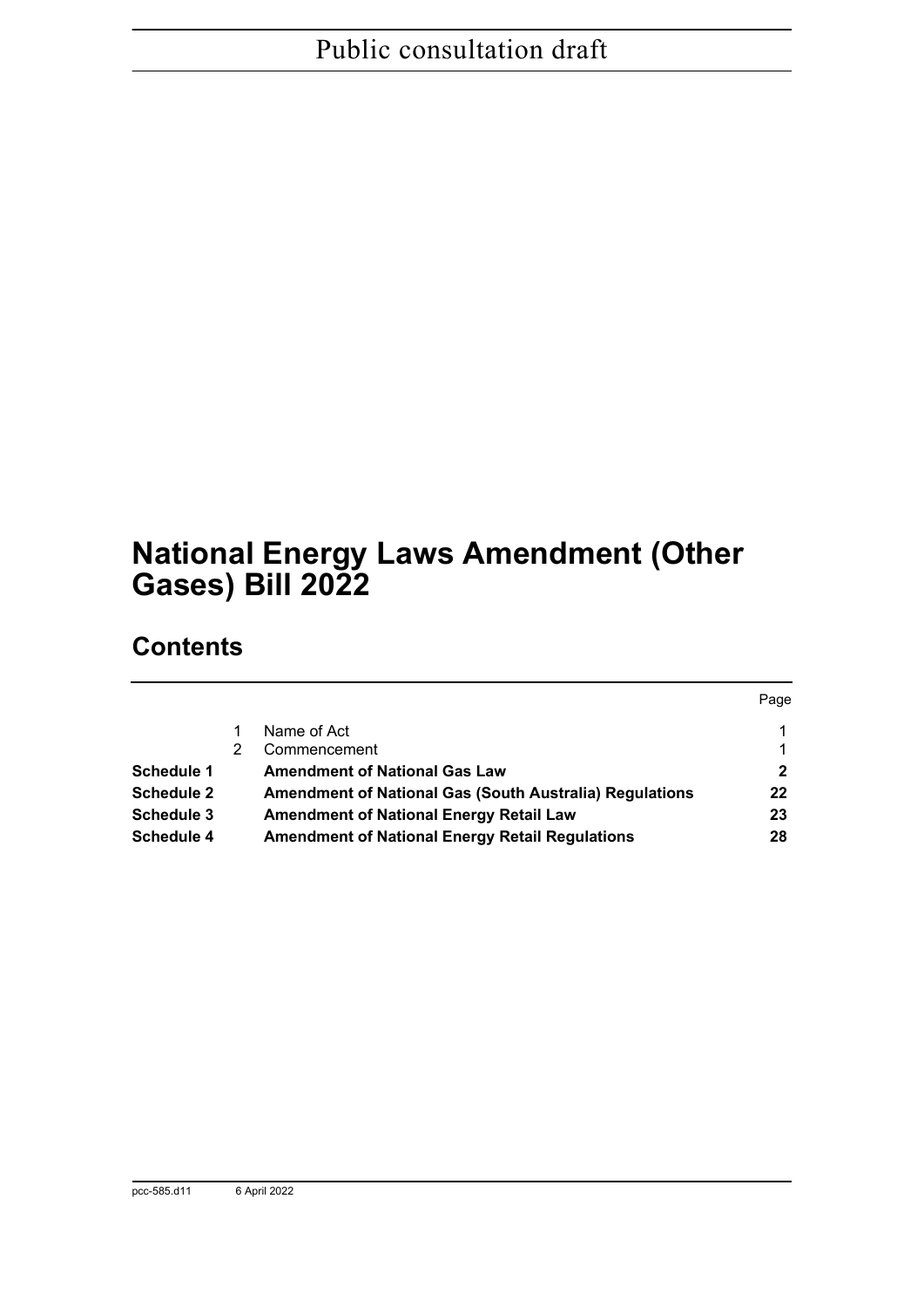National Energy Laws Amendment (Other Gases) Bill 2022

#### <span id="page-1-0"></span>**1 Name of Act**

This Act is the *National Energy Laws Amendment (Other Gases) Act 2022*.

# <span id="page-1-1"></span>**2 Commencement**

This Act commences on a day or days to be appointed by proclamation.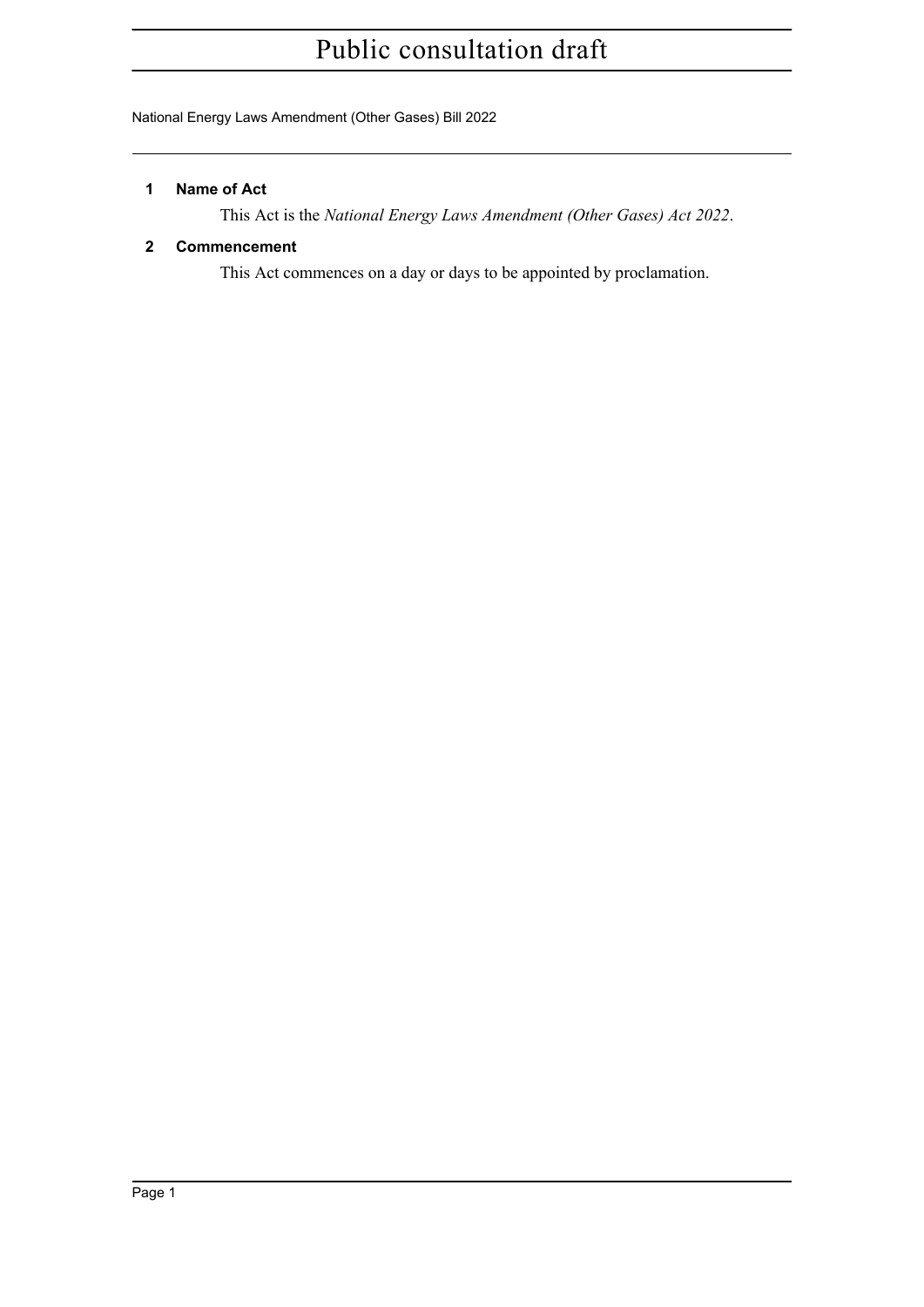National Energy Laws Amendment (Other Gases) Bill 2022 Schedule 1 Amendment of National Gas Law

# <span id="page-2-0"></span>**Schedule 1 Amendment of National Gas Law**

# **[1] Section 2—Definitions**

Insert in alphabetical order in section 2(1)—

*biogas* means a gas primarily consisting of methane and carbon dioxide produced by the fermentation of organic matter through a process of anaerobic digestion;

*biomethane* means a substance—

- (a) that is in a gaseous state at standard temperature and pressure; and
- (b) the principal constituent of which is methane; and
- (c) that is produced from—
	- (i) biogas; or
	- (ii) the methanation of substances derived from the processing of biomass; and
- (d) that is suitable for consumption;

*blend processing facility* means a facility for 1, or both, of the following—

- (a) the blending of 1 or more primary gases with or without other substances for injection into a pipeline;
- (b) the separation of a gas blend withdrawn from a pipeline into constituent gases before re-injection into a pipeline as—
	- (i) a primary gas; or
	- (ii) a gas blend;

*blend processing service* means a service provided by means of a blend processing facility;

*blend processing service provider* means a person who owns, operates or controls a blend processing facility;

*covered gas* means the following—

- (a) a primary gas;
- (b) a gas blend;
- (c) a gas, or a blend of gases, prescribed as a covered gas in a participating jurisdiction by a local regulation of the participating jurisdiction;

*gas blend* means primary gases that have been blended together;

*local regulation* means the regulations under the application Act of a participating jurisdiction;

*primary gas* means the following—

- (a) natural gas;
- (b) hydrogen;
- (c) biomethane;
- (d) synthetic methane;
- (e) a gas prescribed by the Regulations for the purpose of this definition;

*synthetic methane* means a substance—

- (a) that is in a gaseous state at standard temperature and pressure; and
- (b) the principal constituent of which is methane; and
- (c) that is produced by the methanation of carbon dioxide captured from air; and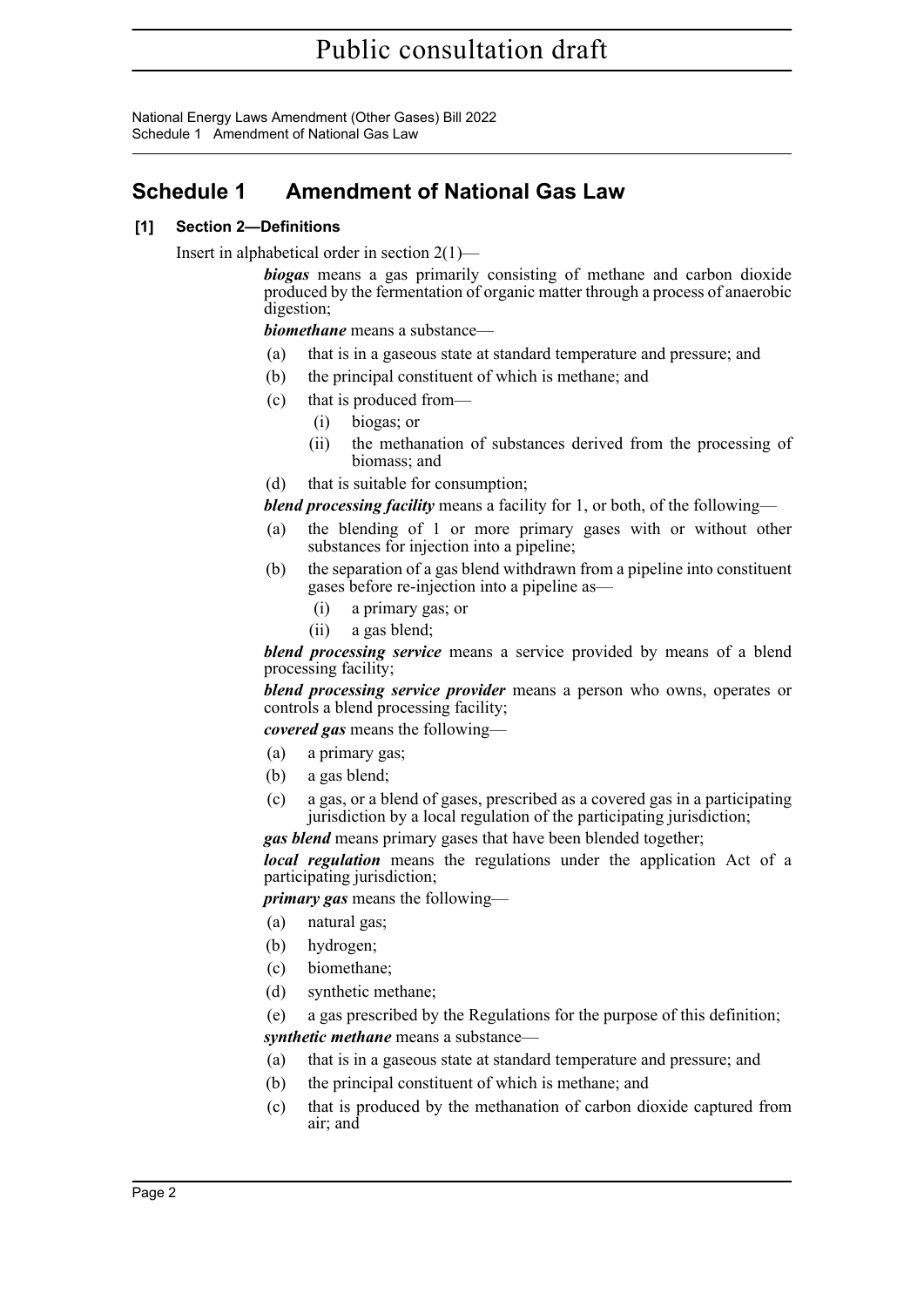National Energy Laws Amendment (Other Gases) Bill 2022 Schedule 1 Amendment of National Gas Law

- (d) that is suitable for consumption;
- **[2] Section 2(1), definition of "BB Procedures"** Omit "Natural Gas Services". Insert instead "Gas".
- **[3] Section 2(1), definition of "Bulletin Board information"** Omit "Natural Gas Services" from paragraph (b). Insert instead "Gas".
- **[4] Section 2(1), definition of "compression service facility"** Omit "natural gas" wherever occurring. Insert instead "covered gas".
- **[5] Section 2(1), definition of "compression service facility" paragraph (b)(i)** Insert "for processable gas" after "upstream producing operation".
- **[6] Section 2(1), definition of "declared wholesale gas market"** Omit "natural gas". Insert instead "covered gas and related goods and services".
- **[7] Section 2(1), definition of "designated compression service facility"** Omit "natural gas". Insert instead "covered gas".
- **[8] Section 2(1), definition of "end user"** Omit "natural gas". Insert instead "covered gas".
- **[9] Section 2(1), definition of "gas trading exchange"** Omit "natural gas" and "pipeline capacity". Insert instead "covered gas" and "a pipeline capacity right", respectively.
- **[10] Section 2(1), definition of "haulage"** Omit "natural gas" wherever occurring. Insert instead "covered gas".

# **[11] Section 2(1), definition of "natural gas industry"**

Omit the definition. Insert instead in alphabetical order—

*covered gas industry* includes—

- (a) activities and transactions relating to—
	- (i) processable gas; or
	- (ii) covered gas, including liquefied natural gas, and covered gas services; or
	- (iii) covered gas industry facilities; or
	- (iv) services provided by means of covered gas industry facilities; and
- (b) activities and transactions relating to petroleum tenements; and
- (c) any other activities or transactions specified by the Regulations for the purpose of this paragraph;

# **[12] Section 2(1), definition of "natural gas industry facility"**

Omit the definition. Insert instead in alphabetical order—

# *covered gas industry facility* means—

- (a) a blend processing facility; or
- (b) a compression service facility; or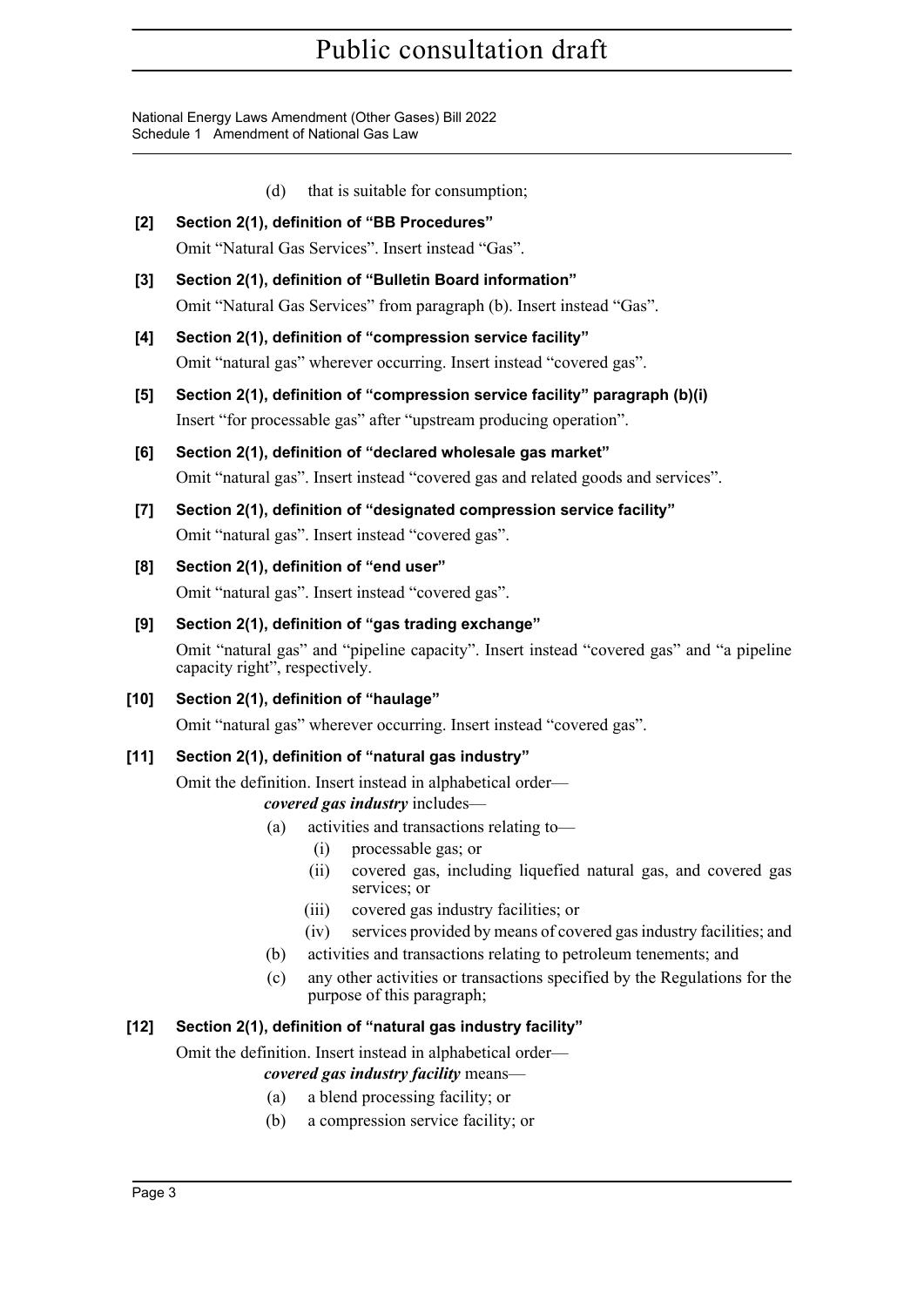National Energy Laws Amendment (Other Gases) Bill 2022 Schedule 1 Amendment of National Gas Law

- (c) a gas processing plant; or
- (d) an LNG facility; or
- (e) a pipeline; or
- (f) a storage facility; or
- (g) a user facility; or
- (h) another facility of a type specified by the Regulations for the purpose of this paragraph;

# **[13] Section 2(1), definition of "natural gas service"**

Omit the definition. Insert instead in alphabetical order—

- *covered gas service* means—
- (a) a pipeline service; or
- (b) the supply of a covered gas; or
- (c) a service ancillary to the service described in paragraph (b);

# **[14] Section 2(1), definition of "Natural Gas Services Bulletin Board"**

Omit the definition. Insert instead in alphabetical order—

*Gas Bulletin Board* means the website maintained by AEMO that contains information of the kind specified in the Rules for the covered gas industry;

# **[15] Section 2(1), definition of "pipeline"**

Omit "natural gas" wherever occurring. Insert instead "covered gas".

- **[16] Section 2(1), definition of "pipeline", paragraph (f)** Insert "for processable gas" after "operation".
- **[17] Section 2(1), definition of "pipeline", paragraph (g)** Insert ", plant, facility" after "machinery". Insert "or blend processing facility" after "gas processing plant".
- **[18] Section 2(1), definition of "pipeline capacity right"** Omit "natural gas". Insert instead "covered gas".
- **[19] Section 2(1), definition of "pipeline reliability standard"** Omit "natural gas". Insert instead "covered gas".
- **[20] Section 2(1), definition of "pipeline safety duty"** Omit "natural gas". Insert instead "covered gas".
- **[21] Section 2(1), definition of "pipeline service"** Omit "but does not include the production, sale or purchase of natural gas or processable gas;".

Insert instead—

but does not include—

- (c) the production of a primary gas or of processable gas; or
- (d) the sale or purchase of any covered gas or processable gas;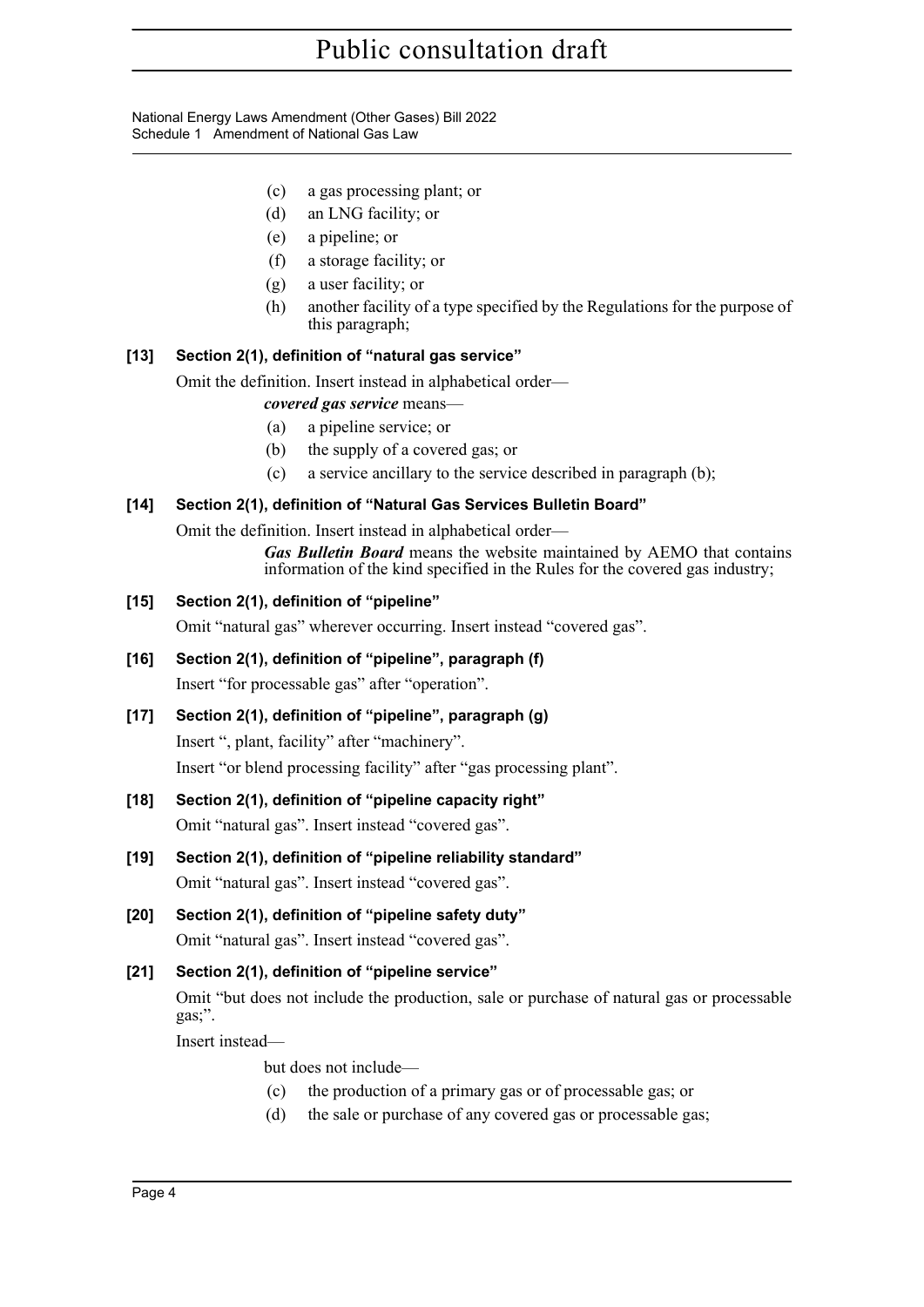National Energy Laws Amendment (Other Gases) Bill 2022 Schedule 1 Amendment of National Gas Law

| $[22]$ | Section 2(1), definition of "pipeline service standard"                                                                                                                                                                                                                         |  |  |  |  |  |
|--------|---------------------------------------------------------------------------------------------------------------------------------------------------------------------------------------------------------------------------------------------------------------------------------|--|--|--|--|--|
|        | Omit "by means of a scheme pipeline".                                                                                                                                                                                                                                           |  |  |  |  |  |
| $[23]$ | Section 2(1), definition of "producer"                                                                                                                                                                                                                                          |  |  |  |  |  |
|        | Omit "natural gas". Insert instead "1 or more primary gases".                                                                                                                                                                                                                   |  |  |  |  |  |
| $[24]$ | Section 2(1), definition of "retail customer"                                                                                                                                                                                                                                   |  |  |  |  |  |
|        | Omit "natural gas". Insert instead "covered gas".                                                                                                                                                                                                                               |  |  |  |  |  |
| $[25]$ | Section 2(1), definition of "short term trading market"                                                                                                                                                                                                                         |  |  |  |  |  |
|        | Omit "natural gas". Insert instead "covered gas and related goods and services".                                                                                                                                                                                                |  |  |  |  |  |
| $[26]$ | Section 2(1), definition of "storage facility"                                                                                                                                                                                                                                  |  |  |  |  |  |
|        | Omit "natural gas" where first occurring. Insert instead "covered gas".                                                                                                                                                                                                         |  |  |  |  |  |
|        | Insert ", blending or separating" after "processing".                                                                                                                                                                                                                           |  |  |  |  |  |
| $[27]$ | Section 2(1), definition of "trader"                                                                                                                                                                                                                                            |  |  |  |  |  |
|        | Omit "natural gas" wherever occurring. Insert instead "covered gas".                                                                                                                                                                                                            |  |  |  |  |  |
| $[28]$ | Section 2(1), definition of "transportation capacity"                                                                                                                                                                                                                           |  |  |  |  |  |
|        | Omit "natural gas". Insert instead "covered gas".                                                                                                                                                                                                                               |  |  |  |  |  |
| $[29]$ | Section 2(1), definition of "trial project"                                                                                                                                                                                                                                     |  |  |  |  |  |
|        | Omit paragraph (b). Insert instead-                                                                                                                                                                                                                                             |  |  |  |  |  |
|        | that tests an approach to-<br>(b)                                                                                                                                                                                                                                               |  |  |  |  |  |
|        | a covered gas service; or<br>(i)<br>a covered gas service, but by use of a gas that is not a covered gas;<br>(ii)                                                                                                                                                               |  |  |  |  |  |
|        |                                                                                                                                                                                                                                                                                 |  |  |  |  |  |
| $[30]$ | Section 2(1), definition of "user facility"<br>Omit "natural gas" wherever occurring. Insert instead "covered gas".                                                                                                                                                             |  |  |  |  |  |
|        |                                                                                                                                                                                                                                                                                 |  |  |  |  |  |
| $[31]$ | Section 2(3)                                                                                                                                                                                                                                                                    |  |  |  |  |  |
|        | Insert after section $2(2)$ —                                                                                                                                                                                                                                                   |  |  |  |  |  |
|        | The Minister responsible for the administration of an application Act under<br>(3)<br>which a regulation is made for the definition of covered gas, paragraph (c),<br>must have notice of the making of the regulation published in the South<br>Australian Government Gazette. |  |  |  |  |  |
| $[32]$ | Section 6-Meaning of regulatory obligation or requirement                                                                                                                                                                                                                       |  |  |  |  |  |
|        | Omit "to which an applicable access arrangement applies" from section $6(1)(b)(v)$ .                                                                                                                                                                                            |  |  |  |  |  |
| $[33]$ | Section 7-Meaning of regulatory payment                                                                                                                                                                                                                                         |  |  |  |  |  |
|        | Insert "for the pipeline services to which an applicable access arrangement applies" after<br>"service standard" in section 7(b).                                                                                                                                               |  |  |  |  |  |
| $[34]$ | <b>Section 8A-Nominated distributors</b>                                                                                                                                                                                                                                        |  |  |  |  |  |
|        | Omit "The regulations under the application Act of a participating jurisdiction (a <i>local</i><br><i>regulation</i> )" from section 8A(1).                                                                                                                                     |  |  |  |  |  |

Insert instead "A local regulation".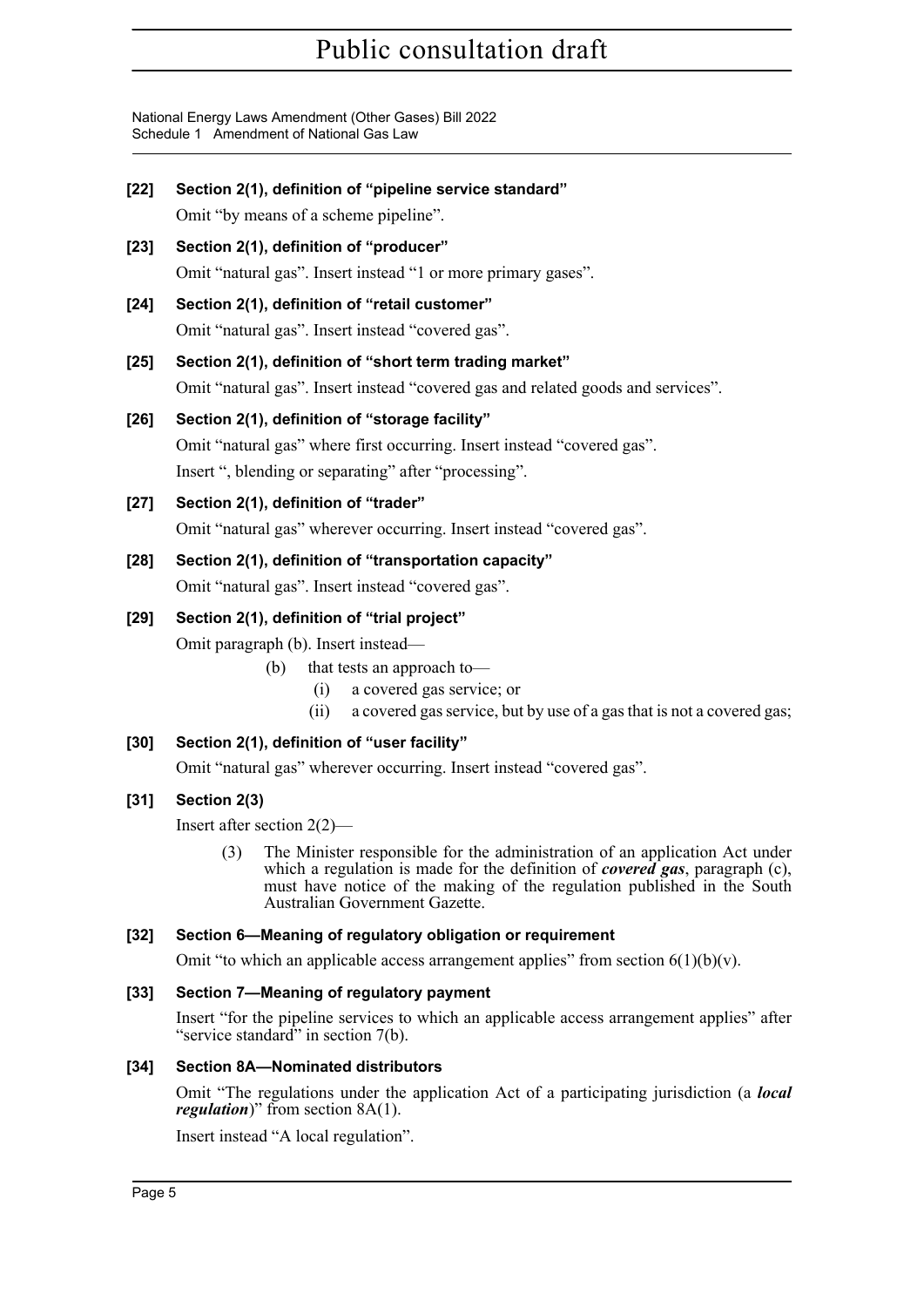National Energy Laws Amendment (Other Gases) Bill 2022 Schedule 1 Amendment of National Gas Law

#### **[35] Section 10—Things done by 1 service provider to be treated as being done by all of service provider group**

Omit "natural gas" wherever occurring. Insert instead "covered gas".

#### **[36] Section 10(4)**

Omit "or section". Insert instead ", Chapter 5A, Part 3 or section [201,](#page-14-0)".

#### **[37] Section 12—Commissioning of a pipeline**

Omit "natural gas". Insert instead "covered gas".

#### **[38] Section 14**

Insert after section 13—

#### **14 Local regulations may exempt pipeline**

- (1) A local regulation may declare a pipeline to be a *remote pipeline* if the pipeline—
	- (a) is hauling a covered gas other than natural gas or a natural gas equivalent, as defined in the *National Energy Retail Law*; and
	- (b) is wholly within the jurisdiction for which the regulation is made; and
	- (c) is not interconnected in any way with the system of transmission pipelines and distribution pipelines used to convey gas within and between participating jurisdictions.
- (2) A remote pipeline, and the service provider for the pipeline, but only in respect of the remote pipeline, is exempt from—
	- (a) section 91DB; and
	- (b) Chapter 3; and
	- (c) Chapter 4; and
	- (d) Chapter 5; and
	- (e) section 223; and
	- (f) Chapter 7A.
- (3) Before recommending the making of a local regulation declaring a pipeline to be a remote pipeline, the responsible Minister of the participating jurisdiction must have regard to the national gas objective.
- (4) A pipeline ceases, with immediate effect, to be a remote pipeline if—
	- (a) 1 or more of the requirements in subsection (1) ceases to apply to the pipeline; or
	- (b) the local regulation declaring the pipeline to be a remote pipeline is repealed.

#### **[39] Section 16—Form of regulation factors**

Omit "natural gas" wherever occurring. Insert instead "covered gas".

#### **[40] Section 23—National gas objective**

Omit "natural gas" wherever occurring. Insert instead "covered gas".

#### **[41] Section 24—Revenue and pricing principles relating to scheme pipelines**

Insert "relating to a scheme pipeline" after "regulatory payment" in section 24(2)(b).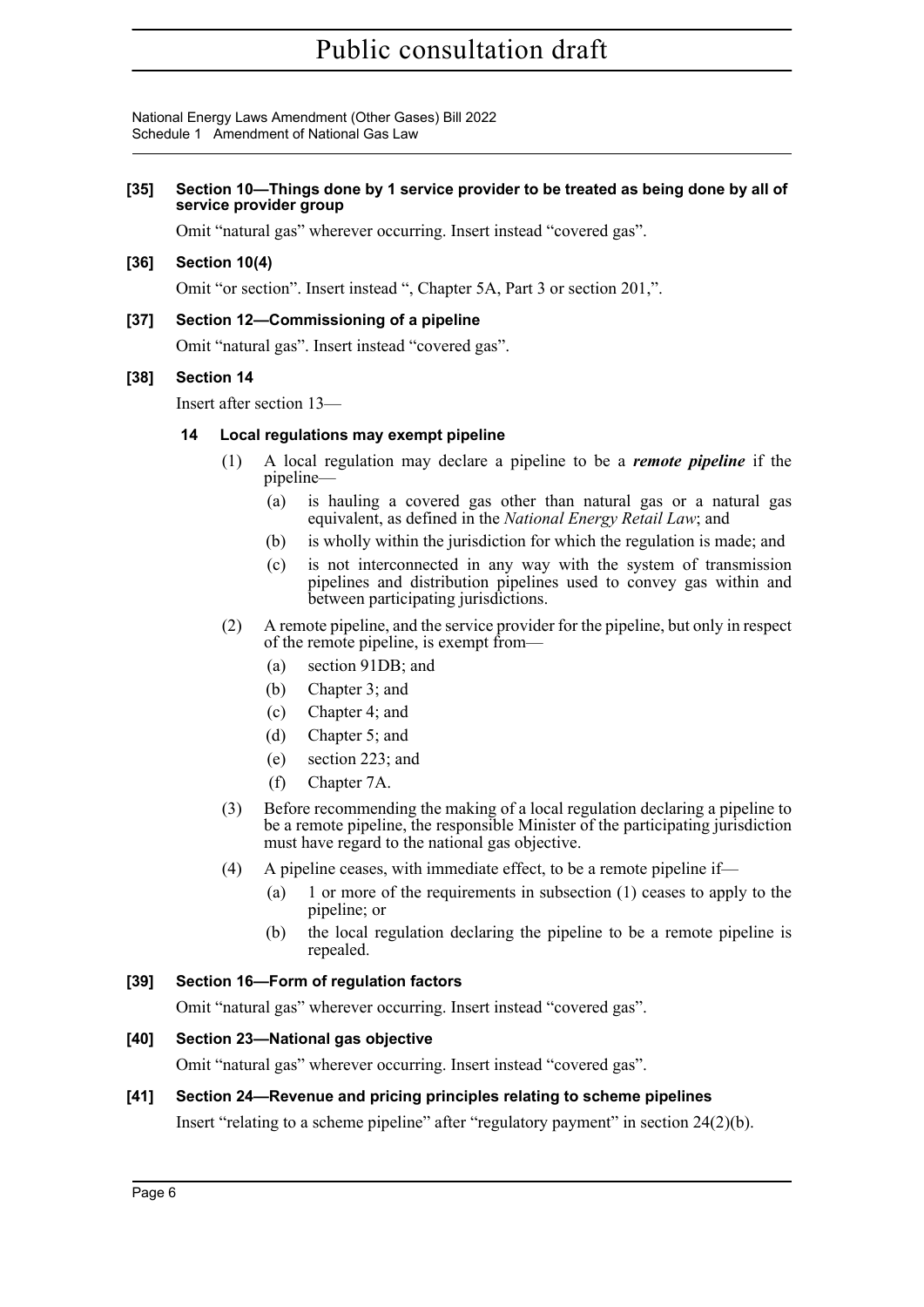National Energy Laws Amendment (Other Gases) Bill 2022 Schedule 1 Amendment of National Gas Law

#### **[42] Section 24A—Innovative trial principles**

Omit "natural gas" wherever occurring. Insert instead "covered gas".

#### **[43] Section 27—Functions and powers of the AER**

Omit "natural gas" from section 27(1)(fa). Insert instead "covered gas".

#### **[44] Section 28—Manner in which AER must perform or exercise AER economic regulatory functions or powers**

Omit "natural gas" wherever occurring in section 28(4). Insert instead "covered gas".

#### **[45] Section 30I—Consumer reference group**

Omit "natural gas" from section 30I(2)(a). Insert instead "covered gas".

#### **[46] Section 30W—Trial waiver**

Insert after section 30W(3)—

(4) Nothing in this section operates to prevent the granting of an exemption in accordance with a rule made under section 148A.

#### **[47] Section 54—Further provision about the information that may be described in a regulatory information instrument**

Omit "natural gas" from section 54(1)(d). Insert instead "covered gas".

#### **[48] Section 74—Subject matter for National Gas Rules**

Omit "natural gas" from section 74(1)(a)(iii). Insert instead "covered gas".

#### **[49] Sections 83A and 83AA**

Omit the sections.

# **[50] Section 83B—Standard market timetable**

Omit "natural gas" wherever occurring. Insert instead "covered gas".

# **[51] Section 83B(2)(c)(ii)**

Insert ", blending" after "production".

#### **[52] Section 83B(3)**

Insert after paragraph (d)—

(da) a blend processing service provider;

# **[53] Section 83D—False or misleading statements**

Omit "natural gas". Insert instead "covered gas".

# **[54] Section 83D**

Insert after paragraph (d)—

(da) a blend processing service provider;

# **[55] Section 91A—AEMO's statutory functions**

Omit "markets for natural gas" from section  $91A(1)(a)$ . Insert instead "gas markets".

# **[56] Section 91A(1)(ba)**

Omit "for natural gas".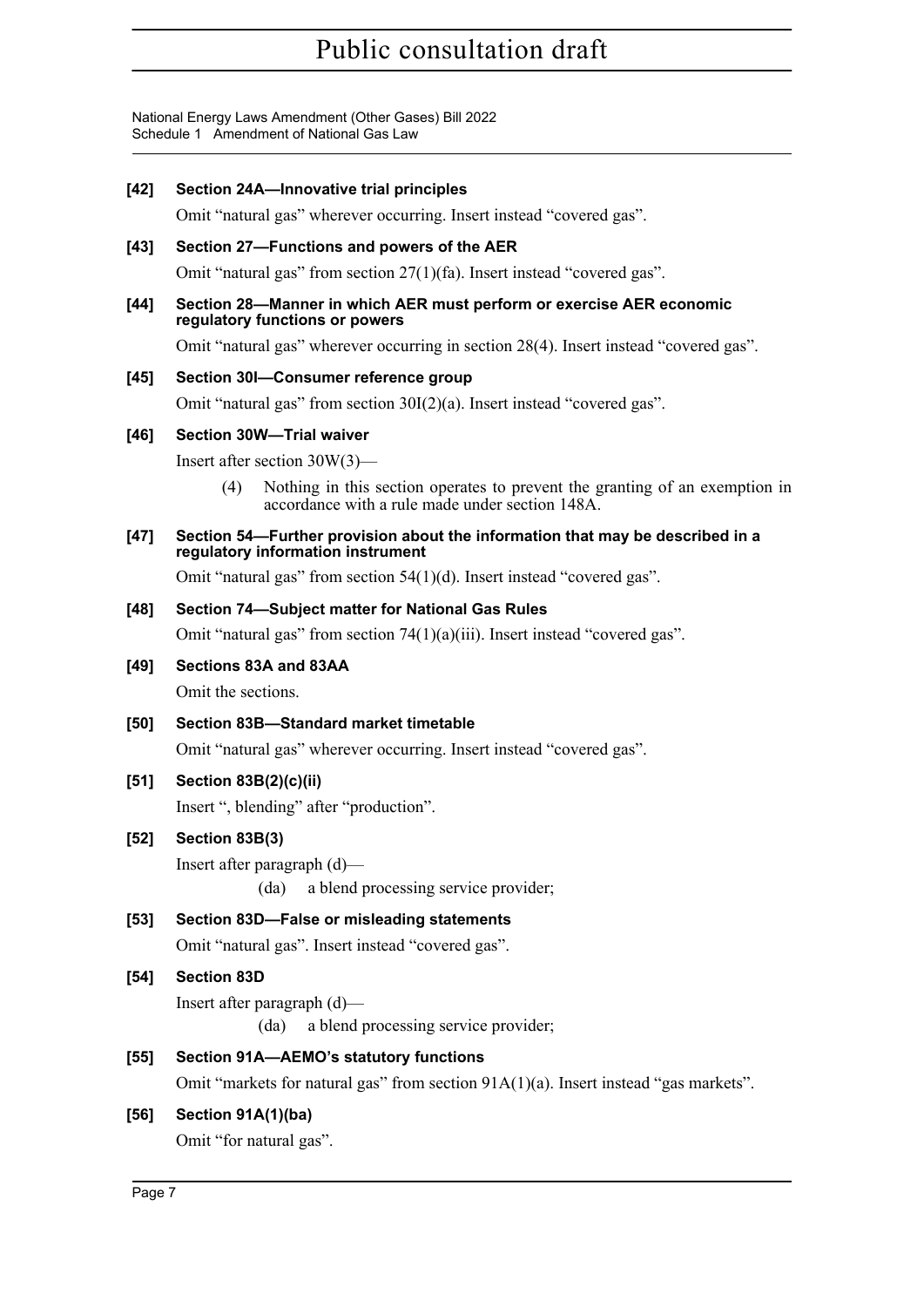National Energy Laws Amendment (Other Gases) Bill 2022 Schedule 1 Amendment of National Gas Law

# **[57] Section 91A(1)(h)**

Omit "Natural Gas Services". Insert instead "Gas".

# **[58] Section 91BA—AEMO's declared system functions**

Omit "markets for natural gas" from section 91BA(1)(d).

Insert instead "the covered gas industry in the adoptive jurisdiction".

# **[59] Section 91BA(1)(e)**

Insert "blend processing service providers," after "producers,".

# **[60] Section 91BA(2)**

Omit "natural gas". Insert instead "covered gas".

# **[61] Section 91BC—AEMO's power of direction**

Omit "natural gas" wherever occurring. Insert instead "covered gas".

#### **[62] Section 91BF—Interconnection with facilities**

Omit section 91BF(2)(b). Insert instead—

- (aa) a blend processing facility;
- (b) a storage facility;

# **[63] Section 91BI—Market participation**

Omit section 91BI(b). Insert instead—

(b) a producer or blend processing service provider who injects covered gas into a declared transmission system or a declared distribution system; or

# **[64] Section 91BI(c)**

Insert "or a declared distribution system" after "declared transmission system".

# **[65] Section 91BI(d)**

Omit "natural gas". Insert instead "covered gas".

# **[66] Section 91BP—Title to gas**

Insert "or a declared distribution system" after "declared transmission system" where first occurring.

# **[67] Section 91BP(b)**

Omit "into the declared transmission system".

# **[68] Section 91BQ—Immunity**

Insert after section 91BQ(1)(b)—

or

(c) in the case of AEMO—for failing to accept gas for injection into, or available for withdrawal from, a declared distribution system,

# **[69] Section 91BRB—AEMO's STTM functions**

Omit "natural gas" from section 91BRB(2). Insert instead "covered gas".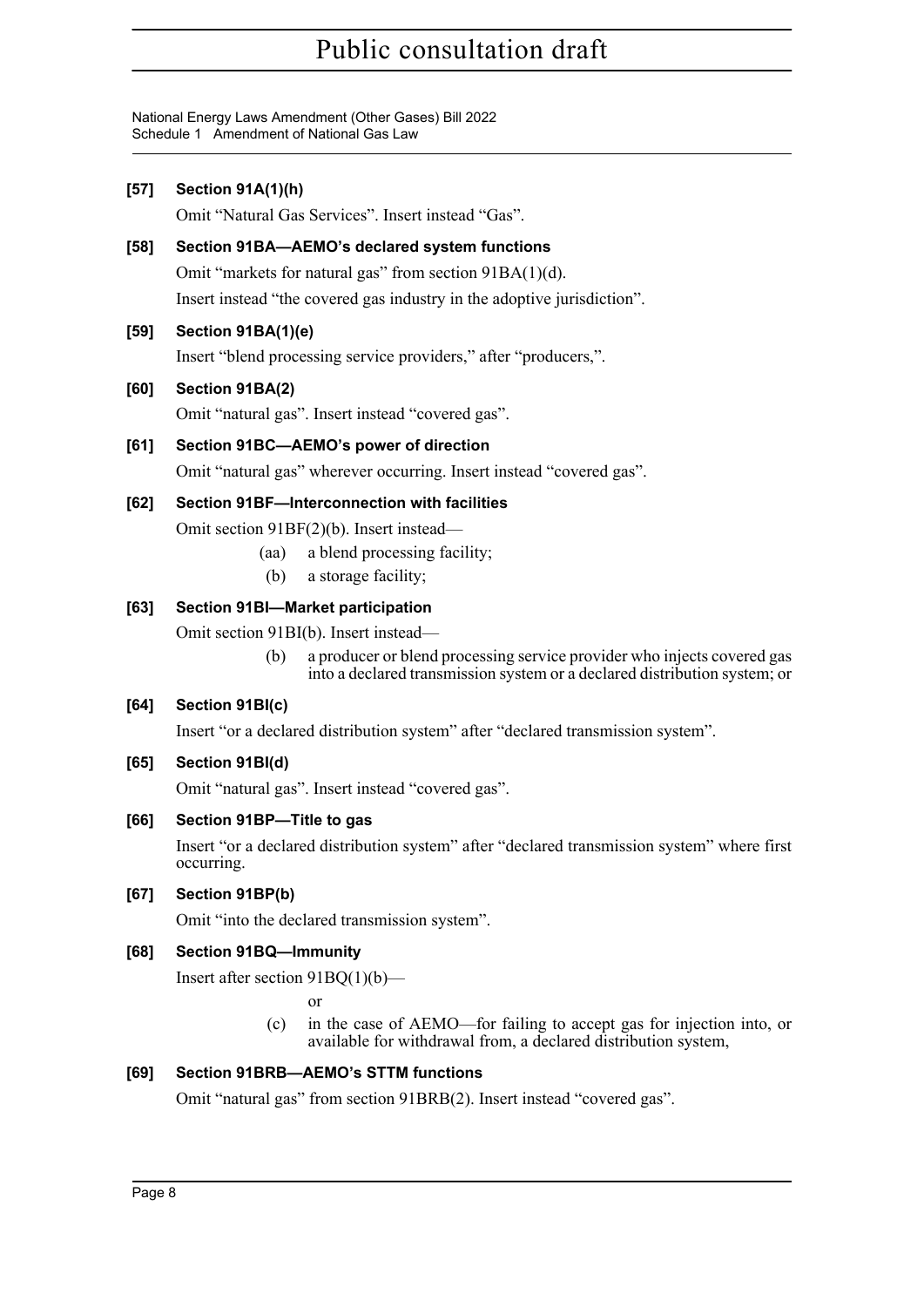National Energy Laws Amendment (Other Gases) Bill 2022 Schedule 1 Amendment of National Gas Law

| [70]   | <b>Section 91BRC-Market participation</b><br>Omit "natural gas" wherever occurring. Insert instead "covered gas".                                        |                                                                 |      |                                                                                                                                      |  |  |  |  |  |
|--------|----------------------------------------------------------------------------------------------------------------------------------------------------------|-----------------------------------------------------------------|------|--------------------------------------------------------------------------------------------------------------------------------------|--|--|--|--|--|
|        |                                                                                                                                                          |                                                                 |      |                                                                                                                                      |  |  |  |  |  |
| $[71]$ | Section 91BRF-Title to gas<br>Omit "natural gas". Insert instead "gas".                                                                                  |                                                                 |      |                                                                                                                                      |  |  |  |  |  |
| [72]   | Section 91BRG-Gas supplied to STTM hub must meet quality specifications<br>specified in the Rules<br>Omit "natural gas". Insert instead "gas".           |                                                                 |      |                                                                                                                                      |  |  |  |  |  |
| $[73]$ | <b>Section 91BRG</b>                                                                                                                                     |                                                                 |      |                                                                                                                                      |  |  |  |  |  |
|        |                                                                                                                                                          | Insert "and gas" after "that STTM hub".                         |      |                                                                                                                                      |  |  |  |  |  |
| $[74]$ | Section 91BRK-AEMO's gas trading exchange functions<br>Omit "natural gas" from section 91BRK(2). Insert instead "covered gas".                           |                                                                 |      |                                                                                                                                      |  |  |  |  |  |
| [75]   | Section 91D-Object and content of gas statement of opportunities<br>Omit "natural gas" from section 91D(1). Insert instead "covered gas".                |                                                                 |      |                                                                                                                                      |  |  |  |  |  |
| [76]   | Section 91D(2)<br>Insert ", for any covered gas specified in the Rules" after "statement of opportunities".                                              |                                                                 |      |                                                                                                                                      |  |  |  |  |  |
| $[77]$ | Section 91D(2)<br>Omit "natural" from paragraphs $(a)$ –(d) wherever occurring.                                                                          |                                                                 |      |                                                                                                                                      |  |  |  |  |  |
| $[78]$ | Section 91DA-AEMO's obligations in regard to gas statement of opportunities<br>Omit "natural gas" from section 91DA(2)(b). Insert instead "covered gas". |                                                                 |      |                                                                                                                                      |  |  |  |  |  |
| [79]   |                                                                                                                                                          | Section 91DB-Information for the gas statement of opportunities |      |                                                                                                                                      |  |  |  |  |  |
|        |                                                                                                                                                          |                                                                 |      | Omit "natural gas" from section 91DB(1). Insert instead "covered gas".                                                               |  |  |  |  |  |
| [80]   |                                                                                                                                                          |                                                                 | (da) | Section 91FEA-Obligation to give information to AEMO<br>Insert after section $91FEA(1)(d)$ —<br>a blend processing service provider; |  |  |  |  |  |
| [81]   |                                                                                                                                                          | Chapter 2, Part 6, Division 6, Subdivision 5                    |      |                                                                                                                                      |  |  |  |  |  |
|        |                                                                                                                                                          |                                                                 |      | Insert after section 91FEI—                                                                                                          |  |  |  |  |  |
|        |                                                                                                                                                          | <b>Subdivision 5</b>                                            |      | Declared wholesale gas market information                                                                                            |  |  |  |  |  |
|        | 91FEJ                                                                                                                                                    |                                                                 |      | Information required to be given to AEMO                                                                                             |  |  |  |  |  |
|        |                                                                                                                                                          | (1)                                                             |      | A person who has possession or control of information must give the<br>information to AEMO if—                                       |  |  |  |  |  |
|        |                                                                                                                                                          |                                                                 | (a)  | the information relates to the operation and administration of the<br>covered gas industry, and                                      |  |  |  |  |  |
|        |                                                                                                                                                          |                                                                 | (b)  | the information is necessary for AEMO to perform a declared system<br>function under section $91BA(1)(c)$ or (d), and                |  |  |  |  |  |

(c) the person is required by the Rules to give the information to AEMO.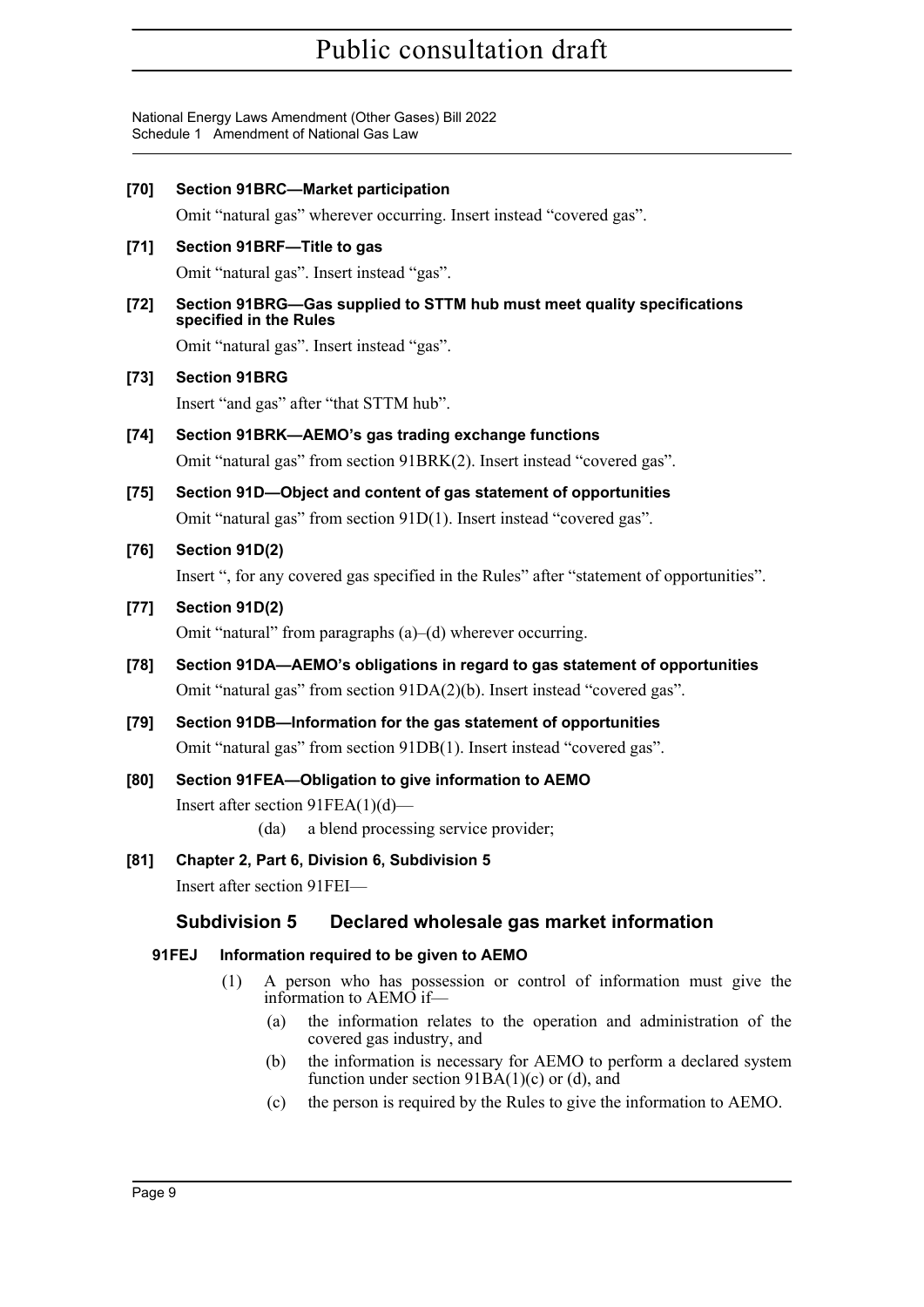National Energy Laws Amendment (Other Gases) Bill 2022 Schedule 1 Amendment of National Gas Law

- (2) The information must be given to AEMO in accordance with the Wholesale Market Procedures or the Rules.
- (3) Subsection (1) does not apply if the person is exempt under the Rules from giving the information.
- (4) Subsection (1) does not require—
	- (a) a person to disclose information that is the subject of legal professional privilege; or
	- (b) a natural person to disclose information that would incriminate the person or make the person liable to a criminal penalty under the law of an Australian jurisdiction, whether or not the jurisdiction is a participating jurisdiction.

#### **91FEK Person cannot rely on duty of confidence to avoid compliance with obligation**

A person must not refuse to comply with the requirement in section 91FEJ on the ground of any duty of confidence.

#### **91FEL Giving AEMO false or misleading information**

A person must not give information to AEMO under this subdivision that the person knows is false or misleading in a material particular.

#### **91FEM Immunity of persons giving information to AEMO**

- (1) A person who gives information to AEMO under this subdivision does not incur any civil monetary liability for an act or omission in giving that information unless the act or omission is done or made in bad faith or through negligence.
- (2) The civil monetary liability for an act or omission of a kind referred to in subsection (1) done or made through negligence may not exceed the maximum amount prescribed by the Regulations.
- (3) The Regulations may, for the purposes of subsection (2), without limitation do all or any of the following—
	- (a) prescribe a maximum amount that is limited in its application to persons, events, circumstances, losses or periods specified in the Regulations;
	- (b) prescribe maximum amounts that vary in their application according to the persons to whom or the events, circumstances, losses or periods to which they are expressed to apply;
	- (c) prescribe the manner in which a maximum amount is to be divided amongst claimants.
- (4) A person mentioned in subsection (1) may enter into an agreement with another person varying or excluding the operation of a provision of this section and, to the extent of that agreement, that provision does not apply.

#### **[82] Section 91GG—Disclosure of protected information for safety, proper operation of the market etc**

Omit "natural gas" from section 91GG(1)(a)(i). Insert instead "covered gas".

#### **[83] Section 91KA—Supply interruption or disconnection in compliance with AEMO's direction**

Omit "natural gas" from section 91KA(1). Insert instead "covered gas".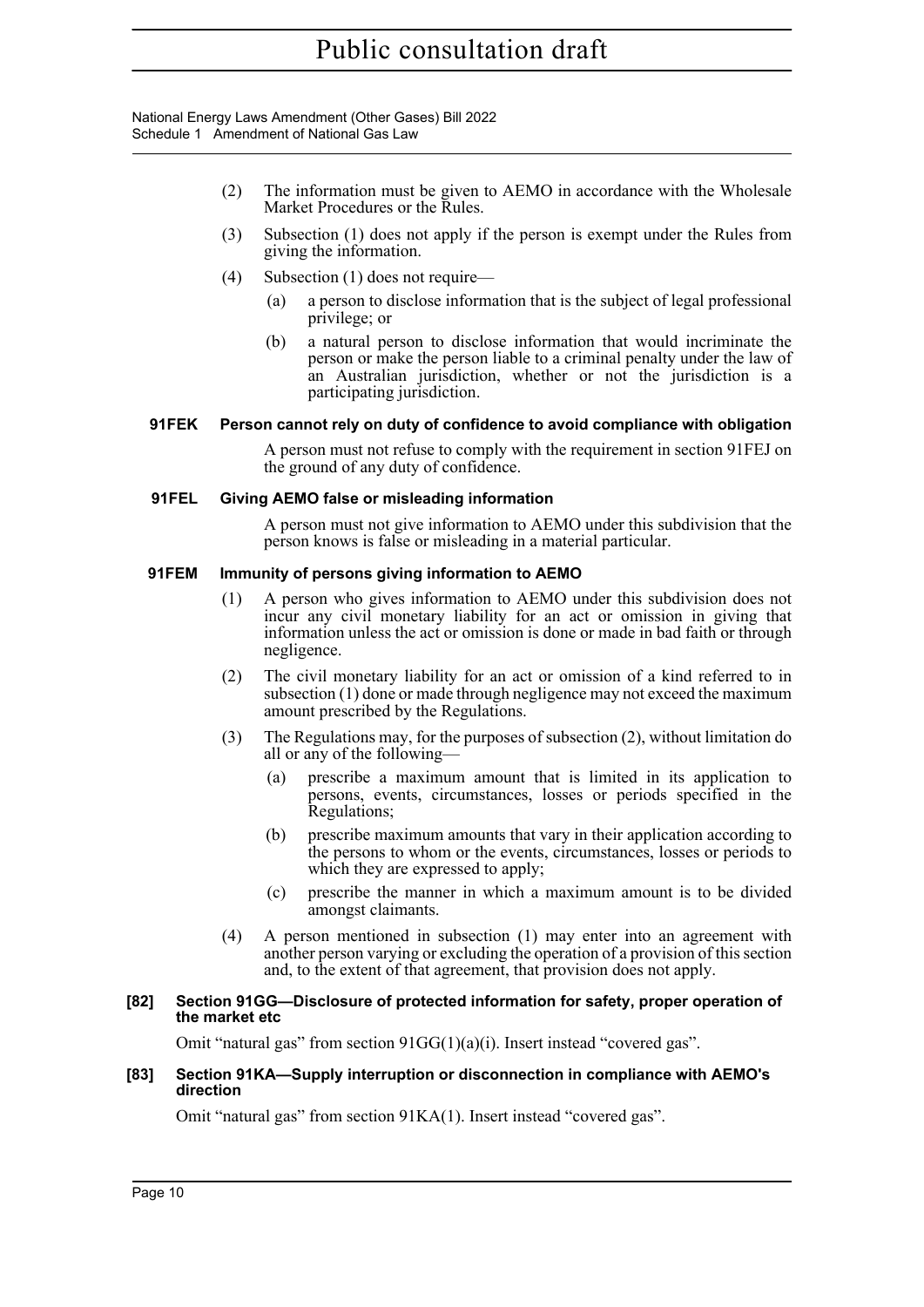National Energy Laws Amendment (Other Gases) Bill 2022 Schedule 1 Amendment of National Gas Law

#### **[84] Section 91KD—Disclosure of information for purpose of market trials**

Omit "natural gas" from section 91KD(1)(a). Insert instead "covered gas".

#### **[85] Section 91L—Retail gas markets**

Omit "The retail market for natural gas" from section 91L(1). Insert instead "A retail market for a covered gas".

#### **[86] Section 91LA—Retail market participation**

Insert after section 91LA(2)(c)—

(ca) blend processing service providers;

#### **[87] Section 137—Definitions**

Omit the definition of *related business*. Insert instead—

*related business* means the following—

- (a) the provision of a blend processing service;
- (b) the business of producing primary gas or processable gas;
- (c) the business of purchasing or selling covered gas or processable gas, but does not include purchasing or selling covered gas or processable gas to the extent necessary—
	- (i) for the safe and reliable operation of a pipeline; or
	- (ii) to enable a service provider to provide balancing services in connection with a pipeline.

#### **[88] Section 143**

Omit section 143. Insert instead—

# **143 AER ring fencing determinations—individuals**

- (1) Subject to this Division and subject to and in accordance with the Rules, the AER may make a determination requiring an affected person to do, or refrain from doing, a thing (an *additional ring fencing requirement*) specified in the determination.
- (2) An affected person must comply with every additional ring fencing requirement that applies to the person.
- (3) The AER must give an affected person a copy of the determination imposing an additional ring fencing requirement affecting the person.
- (4) A determination made under this section must specify the date from which the additional ring fencing requirement applies.
- (5) The date specified under subsection (4) must be at least 10 business days after each affected person is given a copy of the determination.

#### (6) In this section—

*affected person*, for a determination, means the following—

- (a) a service provider named in the determination,
- (b) an associate named in the determination.

#### **143A AER ring fencing orders—class**

(1) Subject to this Division and subject to and in accordance with the Rules, the AER may make an order requiring a person (an *affected person*) who is a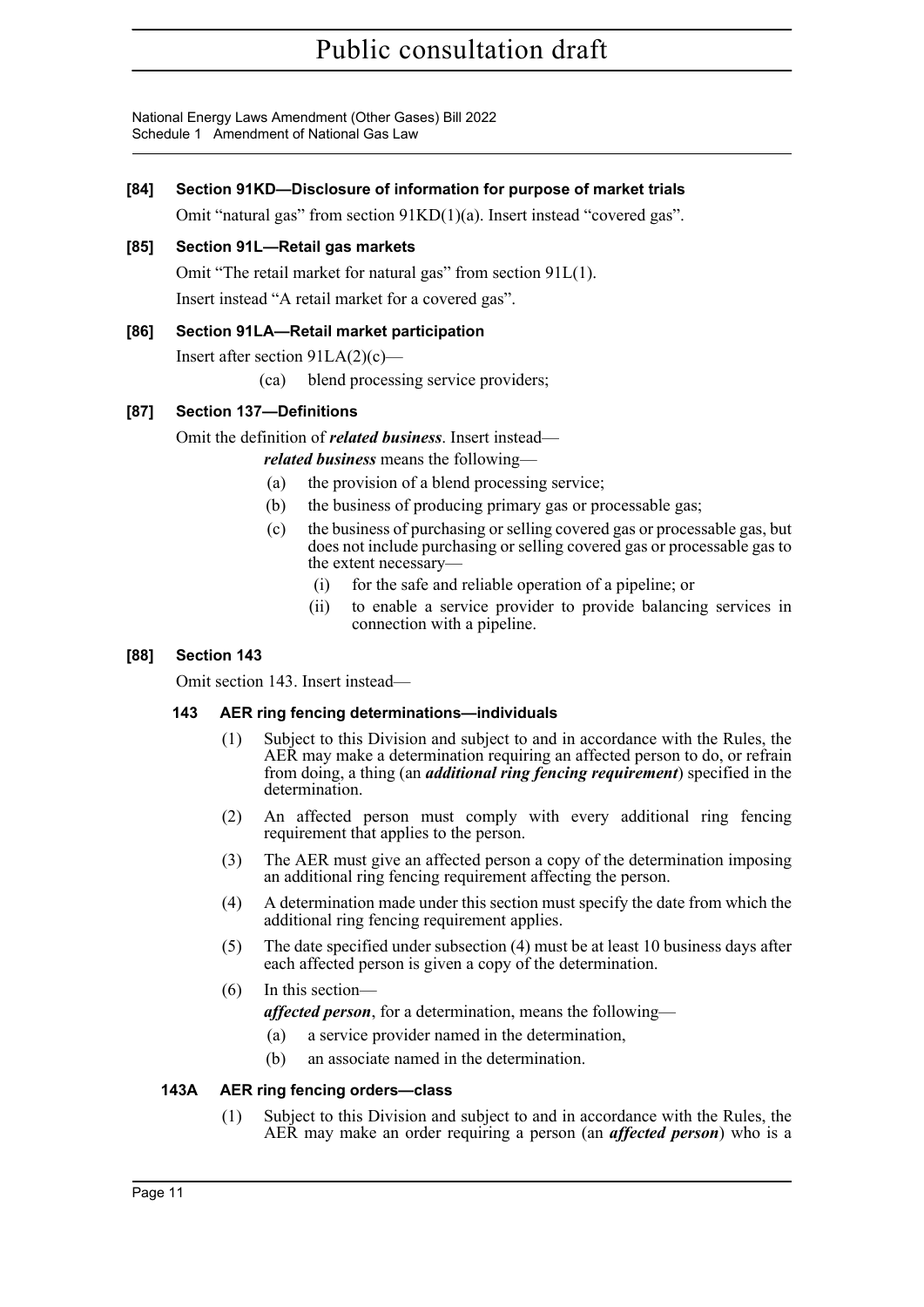National Energy Laws Amendment (Other Gases) Bill 2022 Schedule 1 Amendment of National Gas Law

> member of a class of persons specified in the order to do, or refrain from doing, a thing (an *additional ring fencing requirement*) specified in the order.

- (2) An affected person must comply with every additional ring fencing requirement that applies to the person.
- (3) As soon as practicable after making an order, the AER must—
	- (a) publish the order and a statement of the reasons for making the order on the AER's website; and
	- (b) have notice of the making of the order published in the South Australian Government Gazette.
- (4) An order made under this section must specify the date from which the additional ring fencing requirement applies.
- (5) The date specified under subsection (4) must be at least 10 business days after the statement is published as required by subsection (3).
- (6) This section applies to an associate of an affected person in the same way as it applies to an affected person.
- (7) Before making an order under this section, the AER must, in accordance with the Rules, consult with the persons who, in the AER's opinion, are reasonably likely to be affected by the order.

#### **[89] Section 144—AER to have regard to likely compliance costs of additional ring fencing requirements**

Omit section 144. Insert instead—

#### **144 Matters the AER must consider**

In specifying an additional ring fencing requirement under section 143 or 143A, the AER must—

- (a) have regard to the following principles—
	- (i) if one business unit of a service provider is providing pipeline services to a separate business unit of the service provider, the service provider must ensure that business units deal with each other as if they were separate unrelated entities;
	- (ii) if a service provider is providing pipeline services to an associate, the service provider must ensure that those services are provided as if the associate were a separate unrelated entity;
	- (iii) users and prospective users should have sufficient information in order to understand whether a service provider is complying with paragraph (i) or (ii);
- (b) have regard to the likely costs that may be incurred by an efficient affected person in complying with an additional ring fencing requirement.

#### **[90] Section 147—Service provider must not enter into or give effect to associate contracts that have anti-competitive effect**

Omit "natural gas". Insert instead "covered gas".

#### **[91] Section 148A—Exemptions from particular requirements**

Omit section 148A. Insert instead—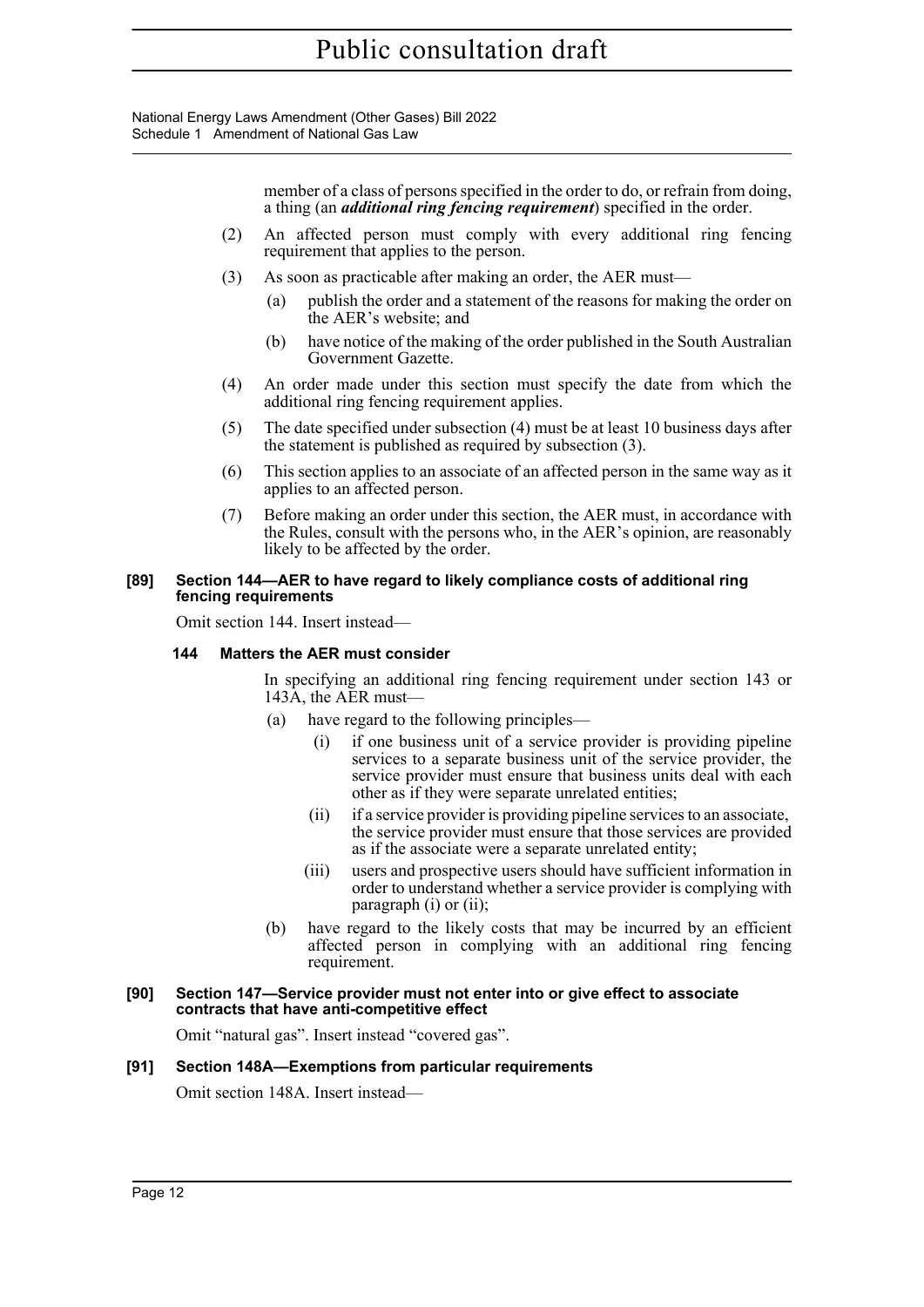National Energy Laws Amendment (Other Gases) Bill 2022 Schedule 1 Amendment of National Gas Law

#### **148A Exemptions from particular requirements**

- (1) The Rules may provide for exemptions from the requirements under section 139, 140, 141, 147 or 148.
- (2) An exemption may be given subject to conditions.
- (3) Without limiting the conditions that may be imposed under subsection (2), an exemption may be given subject to conditions requiring a service provider  $t_0$ 
	- (a) ensure that its business and business activities are conducted, structured and arranged in the particular manner specified in the exemption;
	- (b) disclose, in the manner specified in the exemption, to the AER and to the public, specified information about its business activities, operations, structure and arrangements.

# **[92] Chapter 5A**

Insert after section 196—

# **Chapter 5A Third-party access obligations for non-pipeline facilities**

# **Part 1 Information transparency**

# **197 Definitions**

In this Part—

*facility* means the following—

- (a) a blend processing facility;
- (b) a compression service facility;
- (c) a storage facility;
- (d) a facility, other than a pipeline, prescribed by the Regulations for the purpose of this definition;

*provider* means the following—

- (a) a blend processing service provider;
- (b) a compression service provider;
- (c) a storage provider;
- (d) the owner, operator or controller of a facility prescribed for the purposes of paragraph (d) of the definition of *facility*.

#### **198 Information and transparency requirements relating to compression service facilities and storage facilities**

- (1) Without limiting any other provision, the Rules may provide for such things as—
	- (a) the collection, disclosure, verification, management and publication of information in relation to services that may be provided by means of a facility; and
	- (b) without limiting paragraph (a), requirements about the information that must be provided by a provider in relation to access, or potential access, to services provided by means of a facility, including information about the following—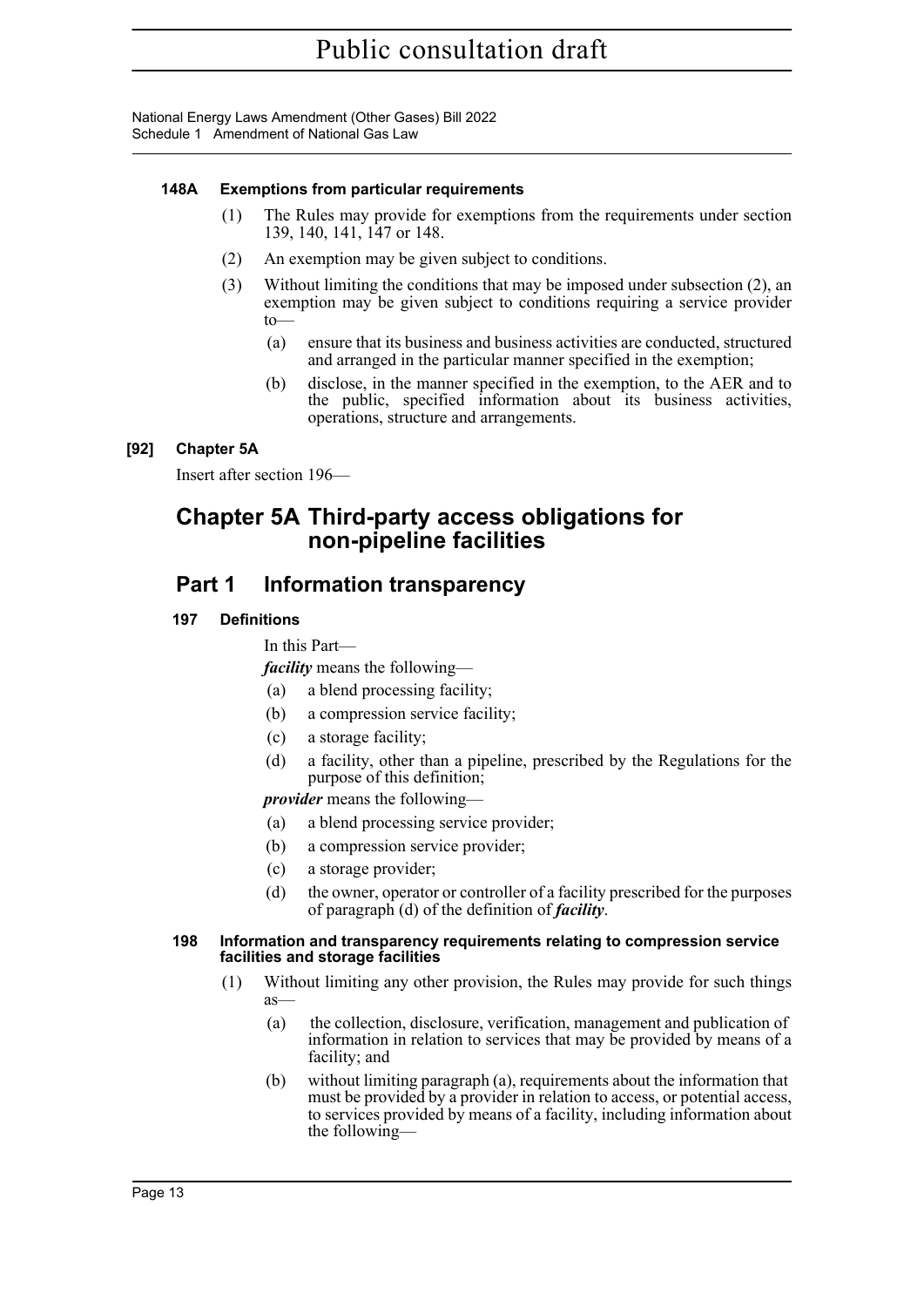National Energy Laws Amendment (Other Gases) Bill 2022 Schedule 1 Amendment of National Gas Law

- (i) the terms and conditions on which the provider is prepared to make the facility available for use by others;
- (ii) the procedures that the provider will apply in determining a proposal for access to the facility;
- (iii) relevant prices, costs and methodologies associated with gaining access to, and using, a facility and relevant or related services;
- (iv) access contracts and arrangements used, or required to be used, by the relevant provider;
- (c) without limiting paragraphs (a) and (b), information to be provided by a provider in response to a request for access to services provided by means of a facility; and
- (d) requirements to ensure that information is accurate and complete; and
- (e) the imposition or recovery of costs associated with any matter referred to in a preceding paragraph or otherwise associated with facilitating access, or potential access, to services provided by means of a facility.
- (2) Nothing in subsection (1) limits any power to grant an exemption from complying with a provision, or part of a provision, of the Rules.

#### **199 Publication of information relating to facilities**

A person required, by the Rules made under section 198, to publish information must do so in accordance with the Rules.

# **Part 2 Access to certain facilities**

#### **200 Definitions**

In this Part—

*participant* means the following persons—

- (a) a blend processing service provider;
- (b) the owner, operator or controller of a relevant facility;
- (c) an associate of a person in paragraphs (a) or (b);

#### *relevant facility* means—

- (a) a blend processing facility; and
- (b) a facility of a type prescribed by the Regulations for the purposes of this paragraph.

#### <span id="page-14-0"></span>**201 Access to relevant facilities**

- (1) A participant must not engage in conduct for the purpose of preventing or hindering the access of another person to a service provided by a relevant facility.
- (2) For the purposes of subsection (1), a participant is taken to engage in conduct for a particular purpose if—
	- (a) the conduct is, or was, engaged in for that purpose or for a purpose that includes, or included, that purpose; and
	- (b) that purpose is, or was, a substantial purpose.
- (3) A participant may be taken to have engaged in conduct for the purpose referred to in subsection (1) even though, after all the evidence has been considered, the existence of that purpose is ascertainable only by inference from the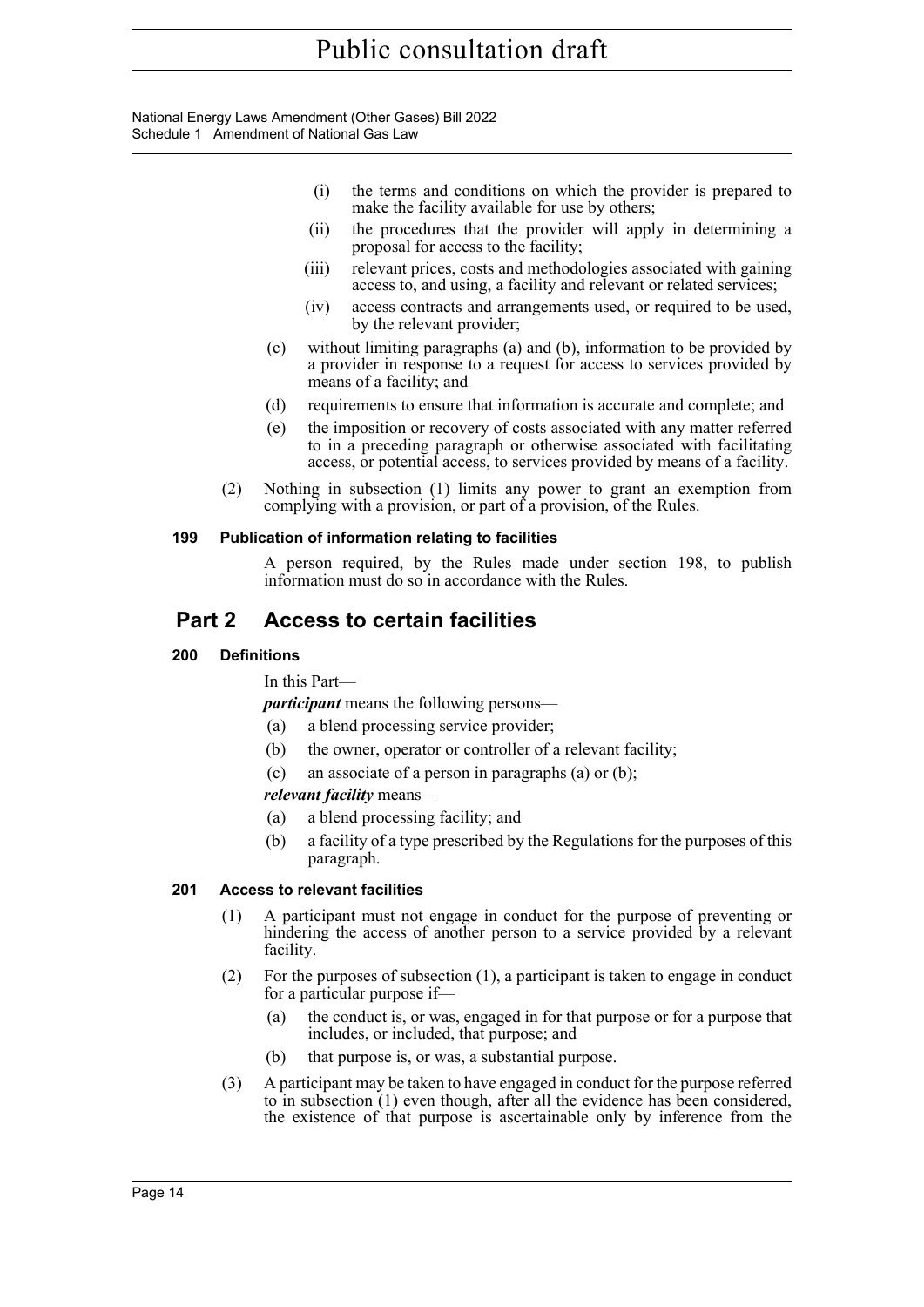National Energy Laws Amendment (Other Gases) Bill 2022 Schedule 1 Amendment of National Gas Law

> conduct of the participant or another person or from other relevant circumstances.

- (4) Subsection (3) does not limit the manner in which the purpose of a person may be established for the purpose of subsection (1).
- (5) In this section—
	- (a) a reference to engaging in conduct is a reference to doing, or refusing to do, any act, including the following—
		- (i) refusing to supply a service provided by means of a relevant facility;
		- (ii) without reasonable grounds, limiting or disrupting a service provided by means of a relevant facility;
		- (iii) making, or giving effect to, a provision of a contract or arrangement;
		- (iv) arriving at, or giving effect to, a provision of an understanding;
		- (v) requiring the giving of, or giving, a covenant; and
	- (b) a reference to refusing to do an act includes a reference to—
		- (i) refraining, otherwise than inadvertently, from doing the act; or
		- (ii) making it known the act will not be done.
- (6) Subsection (1) does not apply to conduct engaged in under an agreement, other than conduct in breach of this Law, the Regulations, the Rules or the Procedures, if—
	- (a) for conduct relating to a blend processing facility—the agreement was in force immediately before the *National Gas (South Australia) (Other Gases) Amendment Act 2022* commenced; and
	- (b) for conduct relating to any other type of facility—the agreement was in force immediately before the facility was prescribed as a relevant facility.

#### **202 Duty to negotiate in good faith**

- (1) A user or prospective user seeking access to a service provided by means of a relevant facility and the person who owns, operates or controls the facility must negotiate in good faith with each other about—
	- (a) whether access can be granted to the user or prospective user; and
	- (b) if access is to be granted—the terms and conditions for the provision of access to the user or prospective user.
- (2) Without limiting any other provision, the Rules may make provision for or with respect to the following-
	- (a) the negotiation framework;
	- (b) the resolution of disputes between the person who owns, operates or controls a relevant facility and a user or prospective user of the service provided by means of the relevant facility about 1 or more aspects of access to the service.
- (3) Rules made under subsection (2) are not required to adopt, either in whole or in part, an existing dispute resolution mechanism in this Law or the Regulations.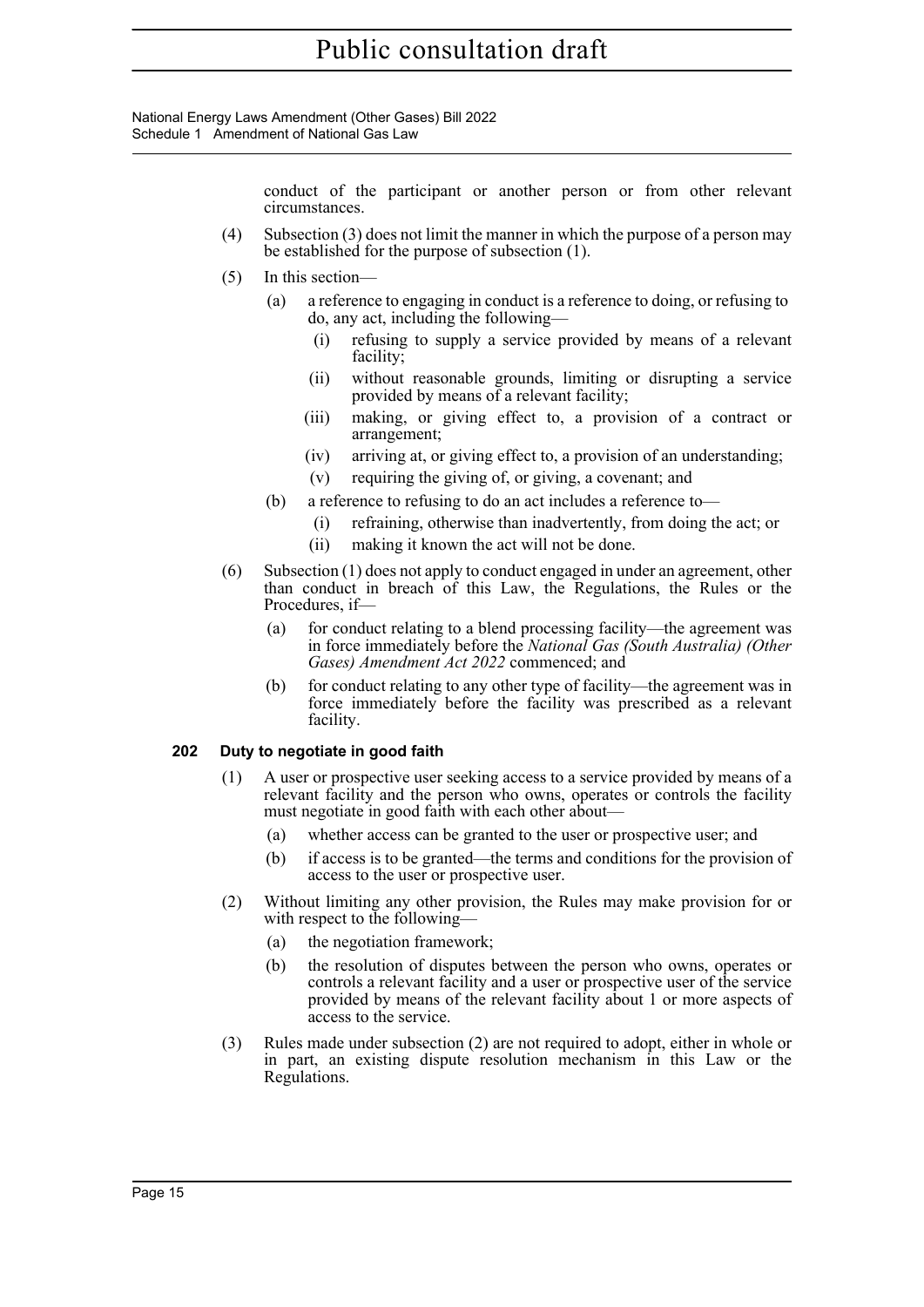National Energy Laws Amendment (Other Gases) Bill 2022 Schedule 1 Amendment of National Gas Law

# **Part 3 Ring fencing**

#### **203 Definitions**

In this Part—

*approved associate service contract* means an associate service contract approved by the AER under an associate service contract decision;

*associate service contract* means a contract, arrangement or understanding between a party and an associate of the party in connection with a service provided by means of a relevant facility owned, operated or controlled by the party;

*associate service contract decision* means a decision of the AER under the Rules that approves, or does not approve, an associate service contract for the purposes of this Part;

*party* means the following persons—

- (a) a blend processing service provider;
- (b) a person prescribed by the Regulations for the purpose of this definition;
- (c) an associate of a person in paragraph (a) or (b);

#### *relevant facility* means—

- (a) for a blend processing service provider—a blend processing facility; and
- (b) for another person—a facility of a type prescribed by the Regulations for the purpose of this definition.

#### **204 Carrying on related business prohibited**

A party must not carry on 1 or more of the following businesses—

- (a) the business of providing pipeline services;
- (b) the business of producing primary gas or processable gas;
- (c) the business of purchasing or selling covered gas or processable gas, not including the purchase or sale of covered gas or processable gas to the extent necessary for the safe and reliable operation of a facility.

#### **205 Associate service contracts with anti-competitive effect**

- (1) A party must not do 1 or more of the following—
	- (a) enter into an associate service contract that is a prohibited arrangement;
	- (b) vary an associate service contract so the contract is a prohibited arrangement;
	- (c) give effect to a provision of an associate service contract that is a prohibited arrangement.
- (2) Subsection (1) does not apply to—
	- (a) an associate service contract that is an approved associate service contract; or
	- (b) a provision in an approved associate service contract.
- (3) In this section—

*prohibited arrangement*, for a party, means an arrangement that, in the market for the services provided by means of a facility owned, operated or controlled by the party—

(a) has the purpose of substantially lessening competition; or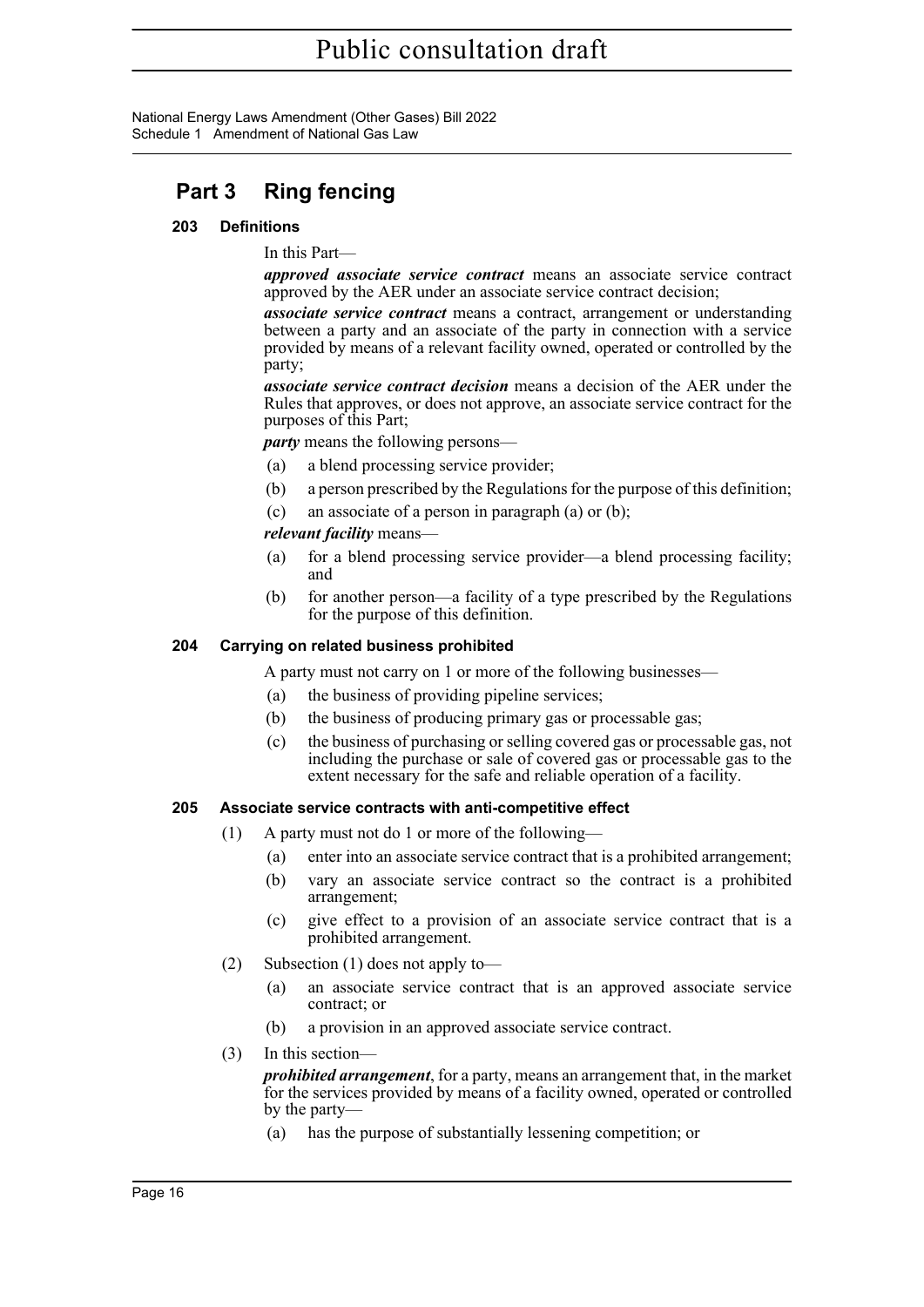National Energy Laws Amendment (Other Gases) Bill 2022 Schedule 1 Amendment of National Gas Law

> (b) would have, or be likely to have, the effect of substantially lessening competition.

#### **206 Associate service contracts inconsistent with competitive parity rule**

- (1) A party must not do 1 or more of the following—
	- (a) enter into an associate service contract that is inconsistent with the competitive parity rule;
	- (b) vary an associate service contract so the contract is inconsistent with the competitive parity rule;
	- (c) give effect to a provision of an associate service contract that is inconsistent with the competitive parity rule.
- (2) Subsection (1) does not apply to—
	- (a) an approved associate service contract, or
	- (b) a provision in an approved associate service contract.
- (3) For the purposes of subsection (1), and Rules made for the purposes of that subsection, the competitive parity rule is the rule that a party must ensure that services provided to an associate by the party are provided as if that associate were a separate unrelated entity.

#### **207 Exemptions**

- (1) The Rules may make provisions with respect to exemptions from the requirements under this Part.
- (2) An exemption may be given subject to 1 or more conditions.

# **[93] Chapter 7, heading**

Omit "**Natural Gas Services**". Insert instead "**Gas"**.

#### **[94] Section 217—AEMO to be Bulletin Board operator**

Omit "Natural Gas Services". Insert instead "Gas".

# **[95] Section 218—AEMO's obligation to maintain Bulletin Board**

Omit "Natural Gas Services" wherever occurring. Insert instead "Gas".

# **[96] Section 218**

Omit "natural gas" wherever occurring. Insert instead "covered gas".

# **[97] Section 219, heading**

Omit "Natural Gas Services". Insert instead "Gas".

# **[98] Section 219**

Omit "Natural Gas Services" wherever occurring. Insert instead "Gas".

# **[99] Section 219(b)**

Omit "natural gas". Insert instead "covered gas".

# **[100] Section 222—Fees for services provided**

Omit "Natural Gas Services" from section 222(1)(a). Insert instead "Gas".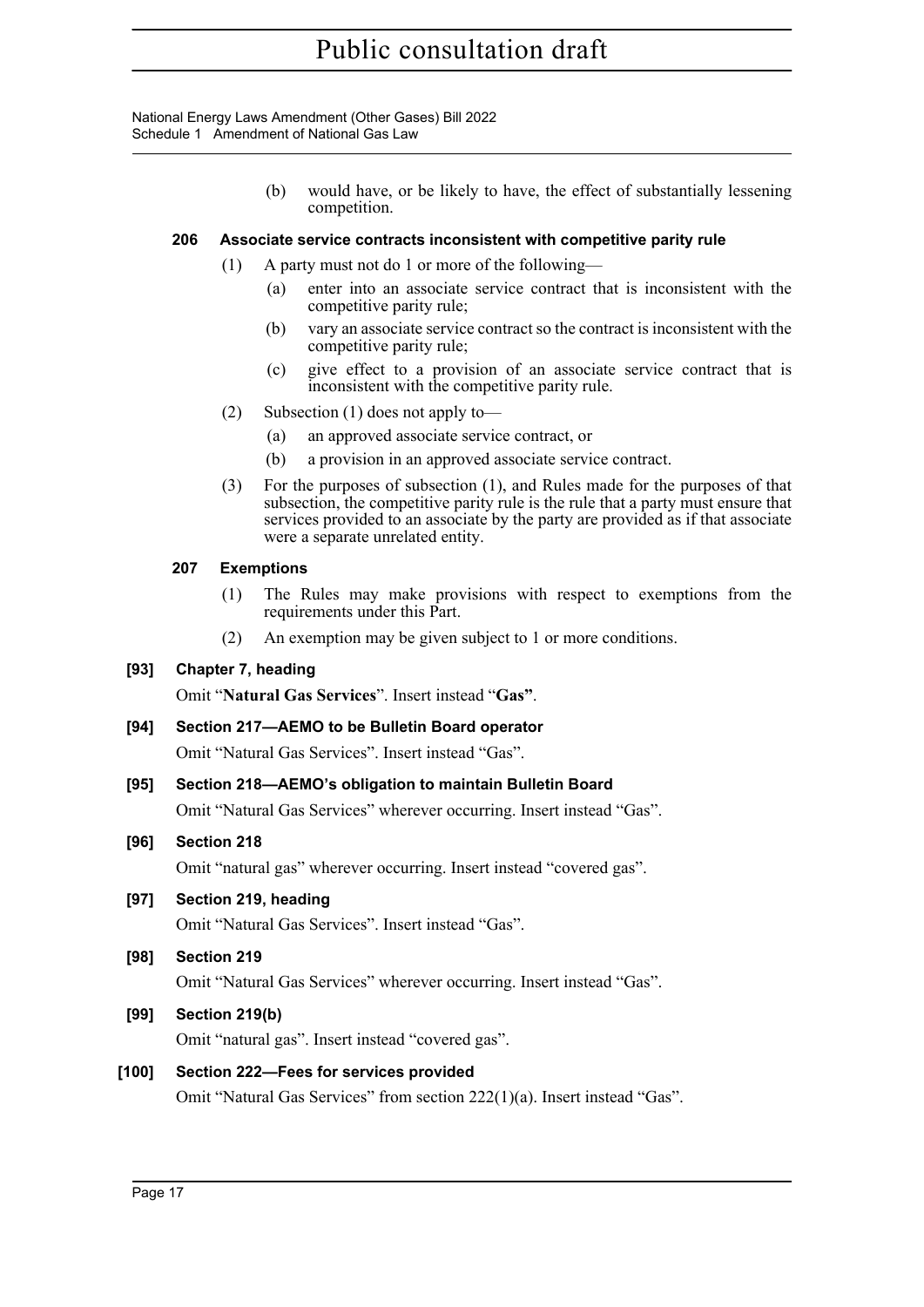National Energy Laws Amendment (Other Gases) Bill 2022 Schedule 1 Amendment of National Gas Law

#### **[101] Section 223—Obligation to give information to AEMO**

Omit "natural gas" wherever occurring. Insert instead "covered gas".

#### **[102] Section 223(1)**

Omit "Natural Gas Services". Insert instead "Gas".

#### **[103] Section 226A—Provision of certain information to AER**

Insert "natural gas" in section 226A(1)(a) before "reserves and resources".

#### **[104] Section 228—Nature of BB Procedures**

Omit "Natural Gas Services" wherever occurring. Insert instead "Gas".

# **[105] Section 228I—Service requirements may be specified in the Rules** Omit "natural gas" from section 228I(g). Insert instead "covered gas".

#### **[106] Section 294FC**

Insert after section 294FB—

#### **294FC South Australian Minister to make initial Rules relating to other gases**

- (1) The Minister in right of the Crown of South Australia administering Part 2 of the *National Gas (South Australia) Act 2008* (the *South Australian Minister*) may make Rules—
	- (a) for or with respect to—
		- (i) the other gas amendments; and
		- (ii) any other subject contemplated by, or necessary or expedient for, the other gas amendments; and
	- (b) that revoke or amend a Rule as a consequence of the enactment of the other gas amendments.
- (2) Rules may only be made under this section on the recommendation of the MCE.
- (3) Section 74(3) applies to Rules made under this section in the same way as it applies to a Rule made by the AEMC.
- (4) As soon as practicable after making Rules under this section, the South Australian Minister must—
	- (a) publish a notice of the making of the Rules and the date the Rules commence in the South Australian Government Gazette; and
	- (b) make the Rule publicly available.
- (5) The notice referred to in subsection  $(4)(a)$  must state—
	- (a) the date on which the Rules commence operation; or
	- (b) if different Rules will commence operation on different dates, those dates.
- (6) The Minister may, by a later notice published in the South Australian Government Gazette, vary a commencement date fixed under subsection (5).
- (7) Once the first Rules have been made, no further Rules can be made under this section.
- (8) Rules in the nature of a derogation may be made under this section even though no request has been made for the derogation.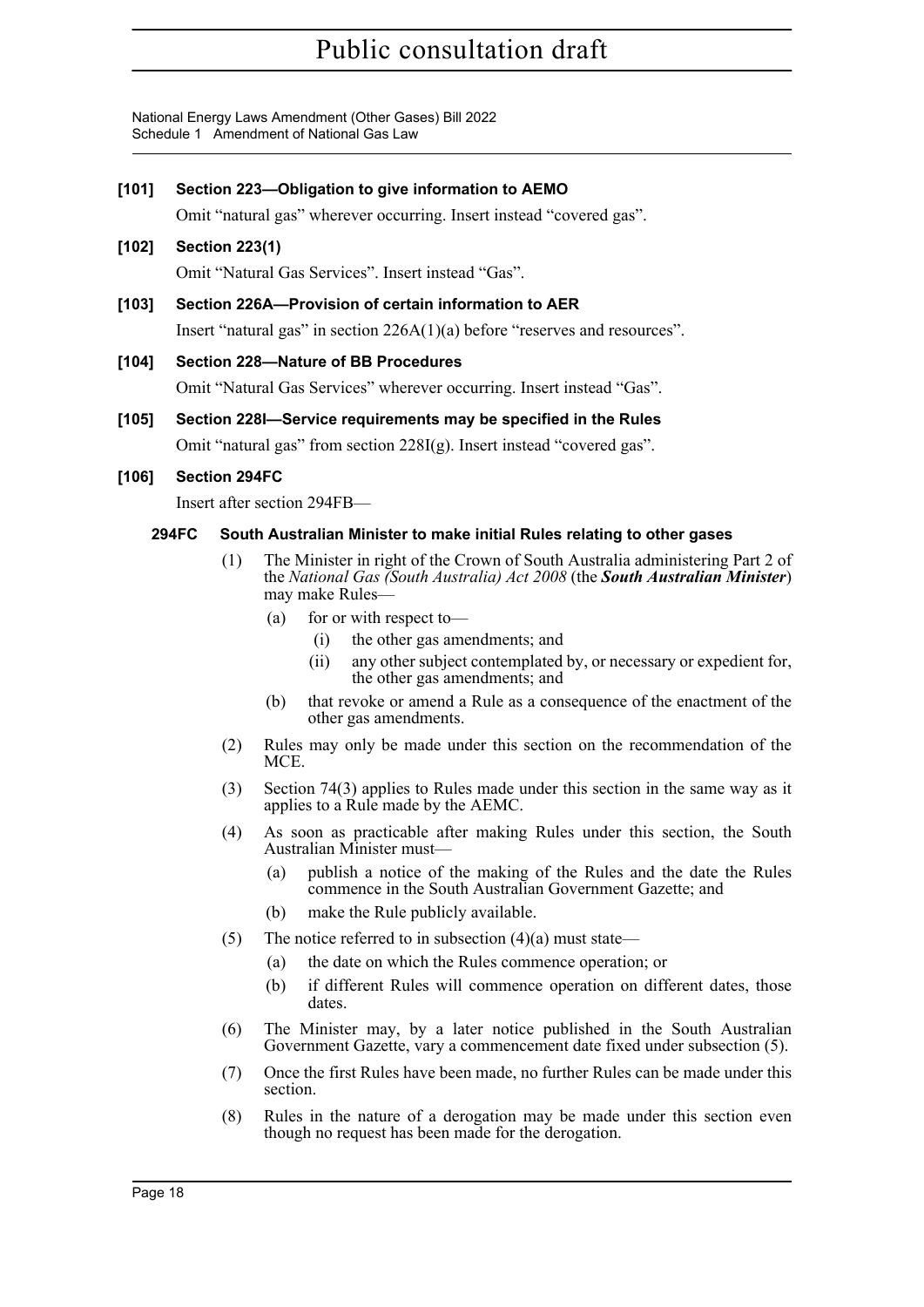National Energy Laws Amendment (Other Gases) Bill 2022 Schedule 1 Amendment of National Gas Law

> (9) In this section *other gas amendments* means the amendments made to this Law by the *National Gas (South Australia) (Other Gases) Amendment Act 2022*.

#### **[107] Section 294G—South Australian Minister may make Rules on recommendation of MCE and Energy Security Board**

Omit "natural gas" from section 294G(3)(a)(ii). Insert instead "covered gas".

```
[108] Section 314A—Extension of trial Rule
```
Omit "natural gas" wherever occurring in section 314A(2)(c). Insert instead "covered gas".

#### **[109] Schedule 1—Subject matter for the National Gas Rules**

Insert after item 42—

# **Access to facilities including blend processing facilities**

- 42A Development of the framework for negotiating access to blend processing facilities, including—
	- (a) matters that must be included in the framework; and
	- (b) publication of the framework.
- 42B Exemptions from the ring fencing provisions in Chapter 5A, Part 3.

# **[110] Schedule 1, item 43**

Omit "natural gas" from item 43. Insert instead "covered gas".

#### **[111] Schedule 1, item 60**

Omit "natural gas". Insert instead "covered gas".

#### **[112] Schedule 1, item 62**

- (1) Omit "natural gas" wherever occurring. Insert instead "covered gas".
- (2) Omit "or consumption". Insert instead ", consumption or quality".

# **[113] Schedule 1, item 63**

Omit "natural gas". Insert instead "covered gas".

# **[114] Schedule 1, item 64**

Omit "natural gas". Insert instead "covered gas".

# **[115] Schedule 1, item 67(a)**

Omit "natural gas". Insert instead "covered gas".

# **[116] Schedule 1, item 68**

Omit "natural gas". Insert instead "covered gas".

# **[117] Schedule 1, item 69**

Omit "natural gas". Insert instead "covered gas".

# **[118] Schedule 1, item 75**

Omit "natural gas". Insert instead "covered gas".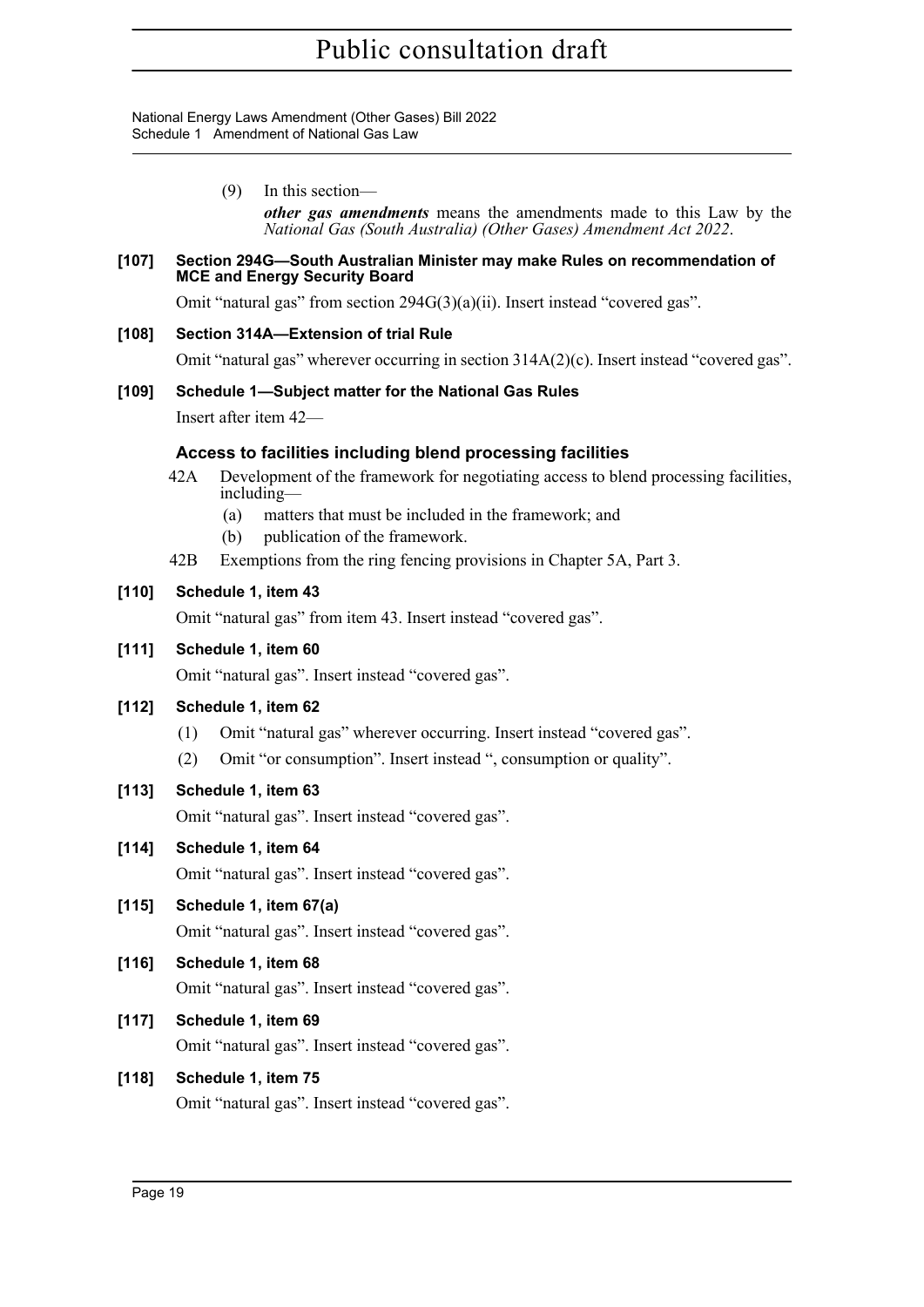National Energy Laws Amendment (Other Gases) Bill 2022 Schedule 1 Amendment of National Gas Law

**[119] Schedule 1, item 76**

| 11191   | Schedule 1, item 76                               |                                                                                                                                                                 |  |  |  |  |  |  |
|---------|---------------------------------------------------|-----------------------------------------------------------------------------------------------------------------------------------------------------------------|--|--|--|--|--|--|
|         |                                                   | Omit "Natural Gas Services". Insert instead "Gas".                                                                                                              |  |  |  |  |  |  |
| $[120]$ | Schedule 1, item 78                               |                                                                                                                                                                 |  |  |  |  |  |  |
|         |                                                   | Omit "Natural Gas Services" wherever occurring. Insert instead "Gas".                                                                                           |  |  |  |  |  |  |
| [121]   | Schedule 1, item 81                               |                                                                                                                                                                 |  |  |  |  |  |  |
|         |                                                   | Omit "Natural Gas Services". Insert instead "Gas".                                                                                                              |  |  |  |  |  |  |
| $[122]$ | Schedule 1, item 82                               |                                                                                                                                                                 |  |  |  |  |  |  |
|         |                                                   | Omit "Natural Gas Services". Insert instead "Gas".                                                                                                              |  |  |  |  |  |  |
| $[123]$ | Schedule 1, item 83                               |                                                                                                                                                                 |  |  |  |  |  |  |
|         |                                                   | Omit "Natural Gas Services". Insert instead "Gas".                                                                                                              |  |  |  |  |  |  |
| $[124]$ | Schedule 1, item 84                               |                                                                                                                                                                 |  |  |  |  |  |  |
|         |                                                   | Omit "Natural Gas Services". Insert instead "Gas".                                                                                                              |  |  |  |  |  |  |
| $[125]$ | Schedule 1, item 85                               |                                                                                                                                                                 |  |  |  |  |  |  |
|         |                                                   | Omit "Natural Gas Services". Insert instead "Gas".                                                                                                              |  |  |  |  |  |  |
| $[126]$ | Schedule 1, item 118A                             |                                                                                                                                                                 |  |  |  |  |  |  |
|         | Insert after item $118-$                          |                                                                                                                                                                 |  |  |  |  |  |  |
|         | 118A                                              | The establishment and maintenance of a register by the AEMC of the<br>following actions under this Law or the Rules by the AER or a dispute<br>resolution body— |  |  |  |  |  |  |
|         |                                                   | determinations in relation to covered gas other than determinations<br>(a)<br>recorded on the register kept under item 118; and                                 |  |  |  |  |  |  |
|         |                                                   | decisions in relation to covered gas.<br>(b)                                                                                                                    |  |  |  |  |  |  |
| $[127]$ | Schedule 1, item 123A<br>Insert after item $123-$ |                                                                                                                                                                 |  |  |  |  |  |  |
|         |                                                   |                                                                                                                                                                 |  |  |  |  |  |  |

123A Schemes dealing with the transition of 1 or more types of covered gas facility from a facility that handles natural gas to a facility that handles another covered gas.

# **[128] Schedule 3—Savings and transitionals**

Insert at the end of the Schedule with appropriate Part and clause numbering—

# **Part Transitional provisions related to other gas amendments**

# **Division 1 Preliminary**

# **Definition**

In this Part—

*commencement day* means the day on which this Part comes into operation.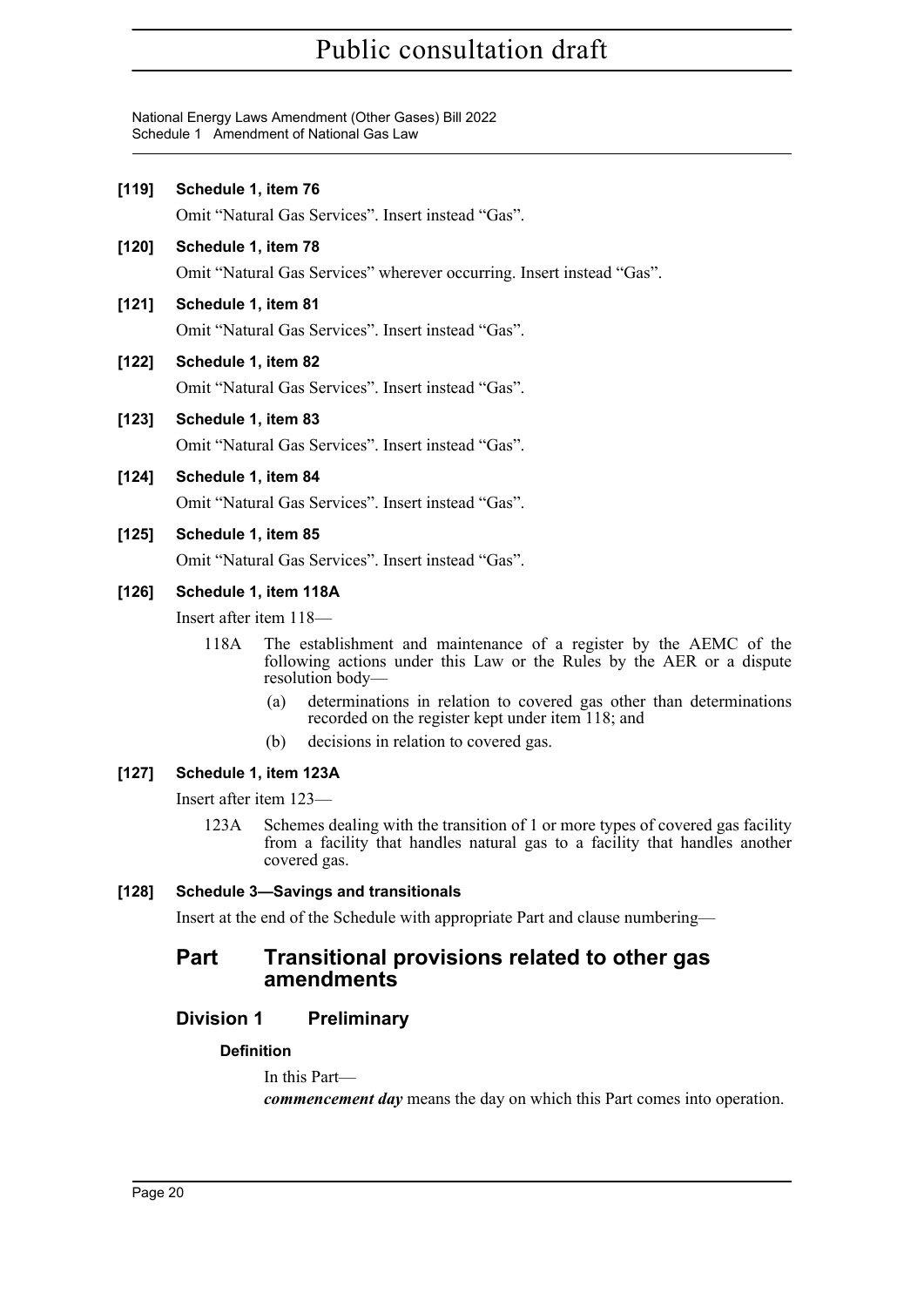National Energy Laws Amendment (Other Gases) Bill 2022 Schedule 1 Amendment of National Gas Law

# **Division 2 Rules**

#### **Information transparency rules**

A rule made for the purposes of section 83A and that was in effect immediately before the commencement day is, on and from the commencement day, taken to be a rule made under section 198.

#### **Standard market timetable rules**

- (1) This clause applies to a rule made under section 83B and that was in effect immediately before the commencement day.
- (2) On and from the commencement day, a reference to natural gas in a rule to which this clause applies is taken to be a reference to covered gas.

# **Division 3 Gas Bulletin Board**

#### **Gas Bulletin Board**

The website to be maintained by AEMO as the Natural Gas Services Bulletin Board immediately before the commencement day is, on and from the commencement day, taken to be the Gas Bulletin Board.

#### **Obsolete references to Natural Gas Services Bulletin Board**

A reference in a legislative instrument, a policy, a contract, an agreement or another document in force immediately before the commencement day, to the Natural Gas Services Bulletin Board or to the NGSBB, is, on and from the commencement day, taken to be a reference to the Gas Bulletin Board.

# **Division 4 Ring fencing and third–party access**

#### **Additional ring fencing determinations**

An additional ring fencing determination made under section 143 as in force immediately before the commencement day is, on and from the commencement day, taken to be an additional ring fencing determination under section 143, as substituted by the other gas amendments, and has effect accordingly.

#### **Contracts entered into before commencement day**

Sections  $205(1)(c)$  and  $206(1)(c)$  apply to a contract entered into before the commencement day.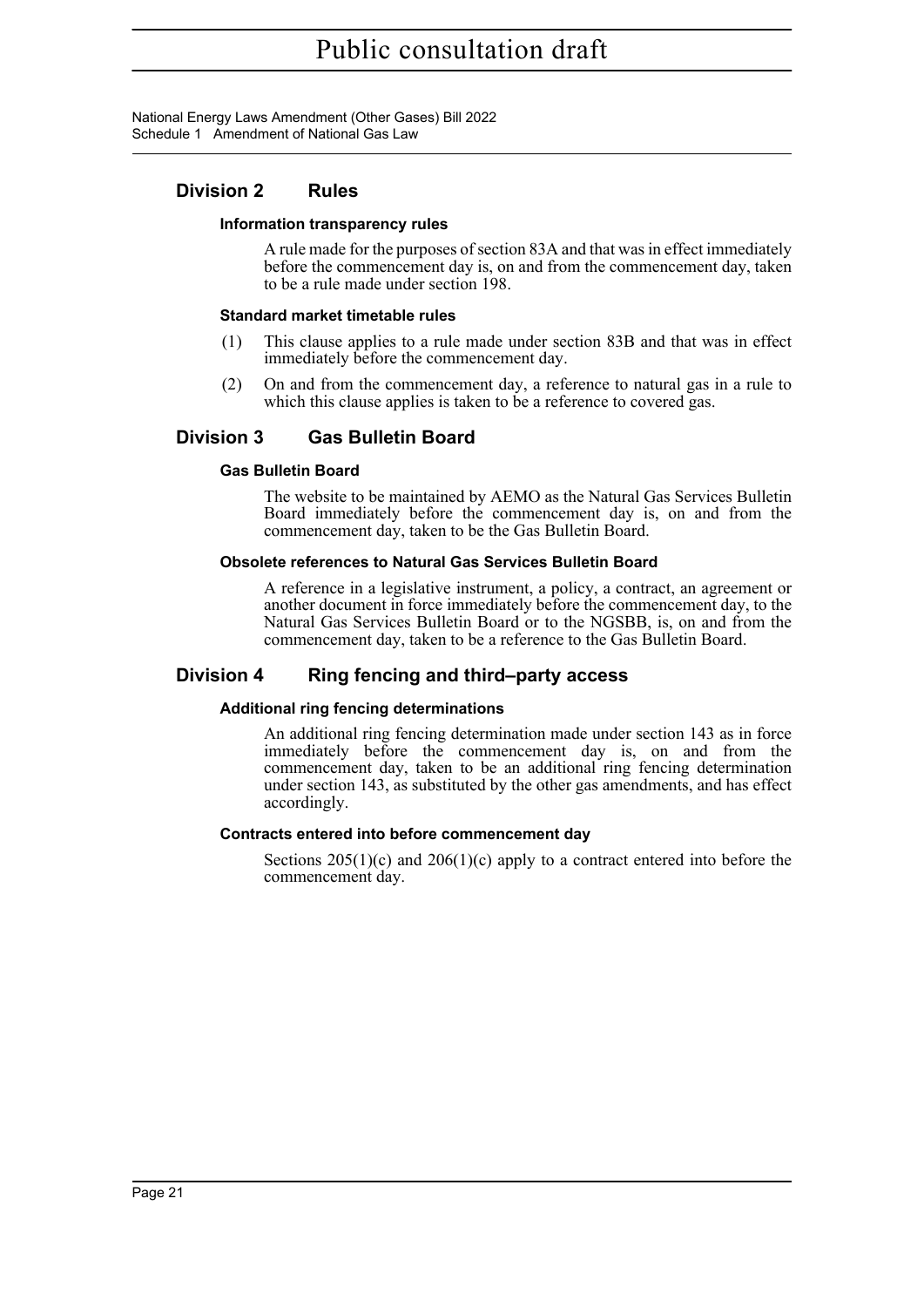National Energy Laws Amendment (Other Gases) Bill 2022 Schedule 2 Amendment of National Gas (South Australia) Regulations

# <span id="page-22-0"></span>**Schedule 2 Amendment of National Gas (South Australia) Regulations**

**[1] Clause 5—Definition of pipeline**

Omit "natural gas" from clause 5(b). Insert instead "covered gas".

**[2] Clause 10—Maximum civil monetary liabilities**

Insert "91FEM," after "91FEH," in clause 10(1).

# **[3] Clause 10(1)**

Insert "DWGM information or" before "GSOO information" wherever occurring.

**[4] Clause 10(1a)**

Insert ", DWGM information" after "Bulletin Board information" where first occurring.

**[5] Clause 10(1a)**

Insert "DWGM information and" before "GSOO information" where secondly occurring.

# **[6] Clause 10(2)**

Insert "DWGM information," before "GSOO information" wherever occurring.

# **[7] Clause 10(3)**

Insert in alphabetical order—

*DWGM information* means information that a person gives to AEMO to comply with the Act, section 91FEJ;

# **[8] Clause 10(3), definition of "prescribed amount"**

Insert "DWGM information or," before "GSOO information" in paragraph (e).

# **[9] Clause 10(3), definition of "relevant event"**

Omit "National Gas Services" from paragraph (a)(ii). Insert instead "Gas".

Insert "DWGM information or," before "GSOO information" wherever occurring in paragraph (bc).

# **[10] Schedule 3—Civil penalty provisions**

Insert in Part 1 in appropriate numerical order under the heading "**Provisions of the NGL**"—

> Section 91FEJ Section 91FEL Section 143(2) Section 143A(2) Section 204 Section 205 Section 206

# **[11] Schedule 3, Part 1**

Omit "Section 143(6)".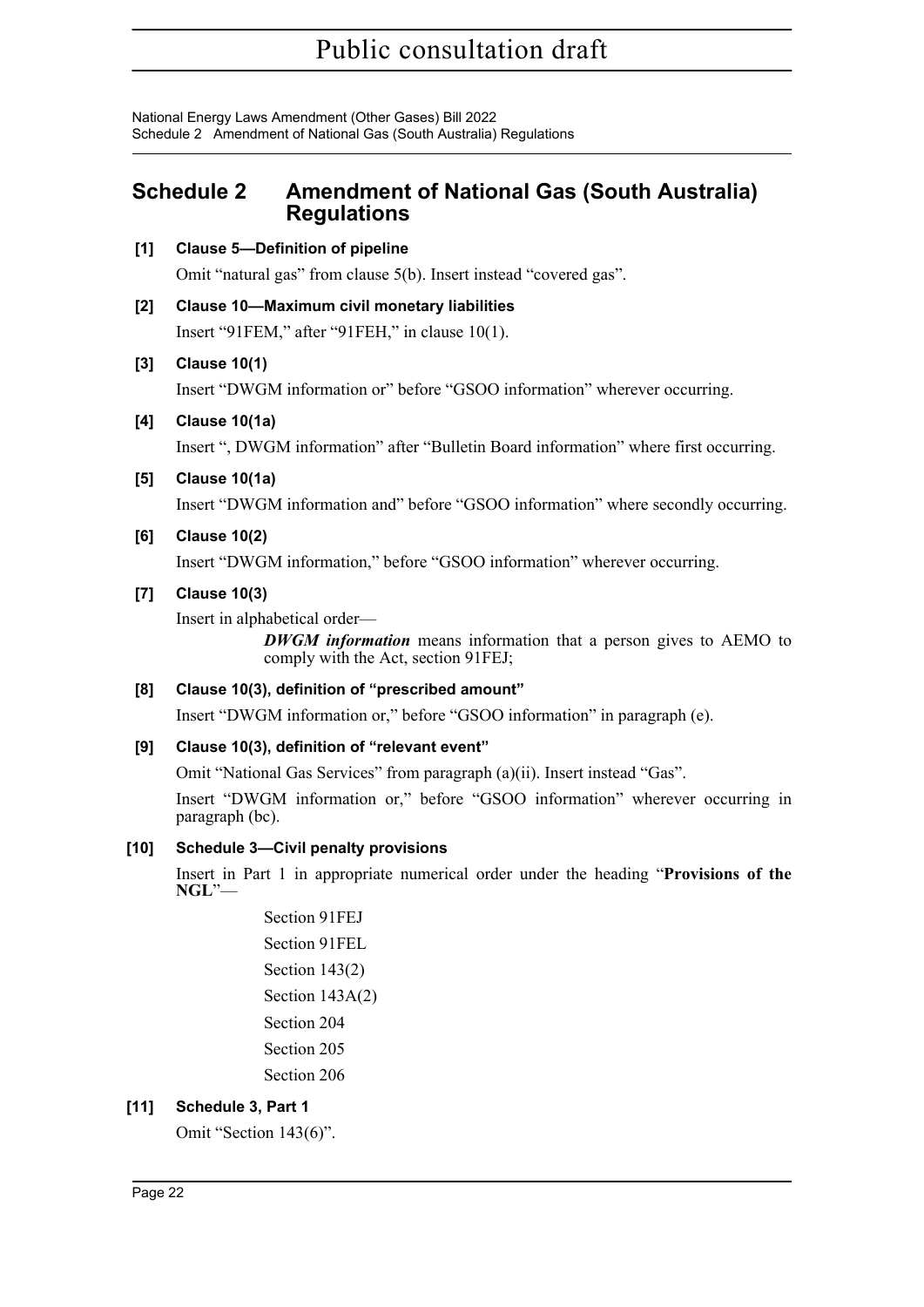National Energy Laws Amendment (Other Gases) Bill 2022 Schedule 3 Amendment of National Energy Retail Law

# <span id="page-23-0"></span>**Schedule 3 Amendment of National Energy Retail Law**

# **[1] Section 2—Interpretation**

Omit the definition of "*gas*" from section 2(1). Insert instead—

*gas* means the following—

- (a) natural gas;
- (b) natural gas equivalents;
- (c) prescribed covered gases.

#### **[2] Section 2(1)**

Insert in alphabetical order—

*deemed natural gas equivalent distribution system* means a distribution system that—

- (a) on the NGL extension date was a distribution system, including an extension of that distribution system; and
- (b) is subsequently authorised to haul a covered gas, other than natural gas or a prescribed covered gas;

*natural gas* means natural gas within the meaning of the NGL;

*natural gas equivalent* means a gas that is a covered gas within the meaning of the NGL that is—

- (a) prescribed by a local instrument for use in a jurisdiction or a specified area in a jurisdiction as a natural gas equivalent; or
- (b) supplied through a deemed natural gas equivalent distribution system;

*NGL extension date* means the date on which the *National Gas (Other Gases) Act 2022* commenced;

*prescribed covered gas* means covered gas within the meaning of the NGL that is prescribed by the *National Energy Retail Regulations*;

#### **[3] Section 2(1), definition of "trial project"**

Insert "or the sale or supply of a covered gas within the meaning of the NGL, that is not a gas for the purposes of this Law, by a retailer to a customer at premises" after "customer retail services" in paragraph (b) of the definition.

#### **[4] Section 2(7)**

Insert after section 2(6)—

(7) A local instrument may be made to exclude 1 or more prescribed covered gases from paragraph (c) of the definition of *gas* in the relevant participating jurisdiction.

#### **[5] Section 3A**

Insert after section 3—

#### **3A Application to prescribed covered gas**

The National Regulations may modify the way that this Act, the National Regulations and the Rules apply to a prescribed covered gas.

#### **[6] Section 11—Local area retailers**

Omit section 11(4). Insert instead—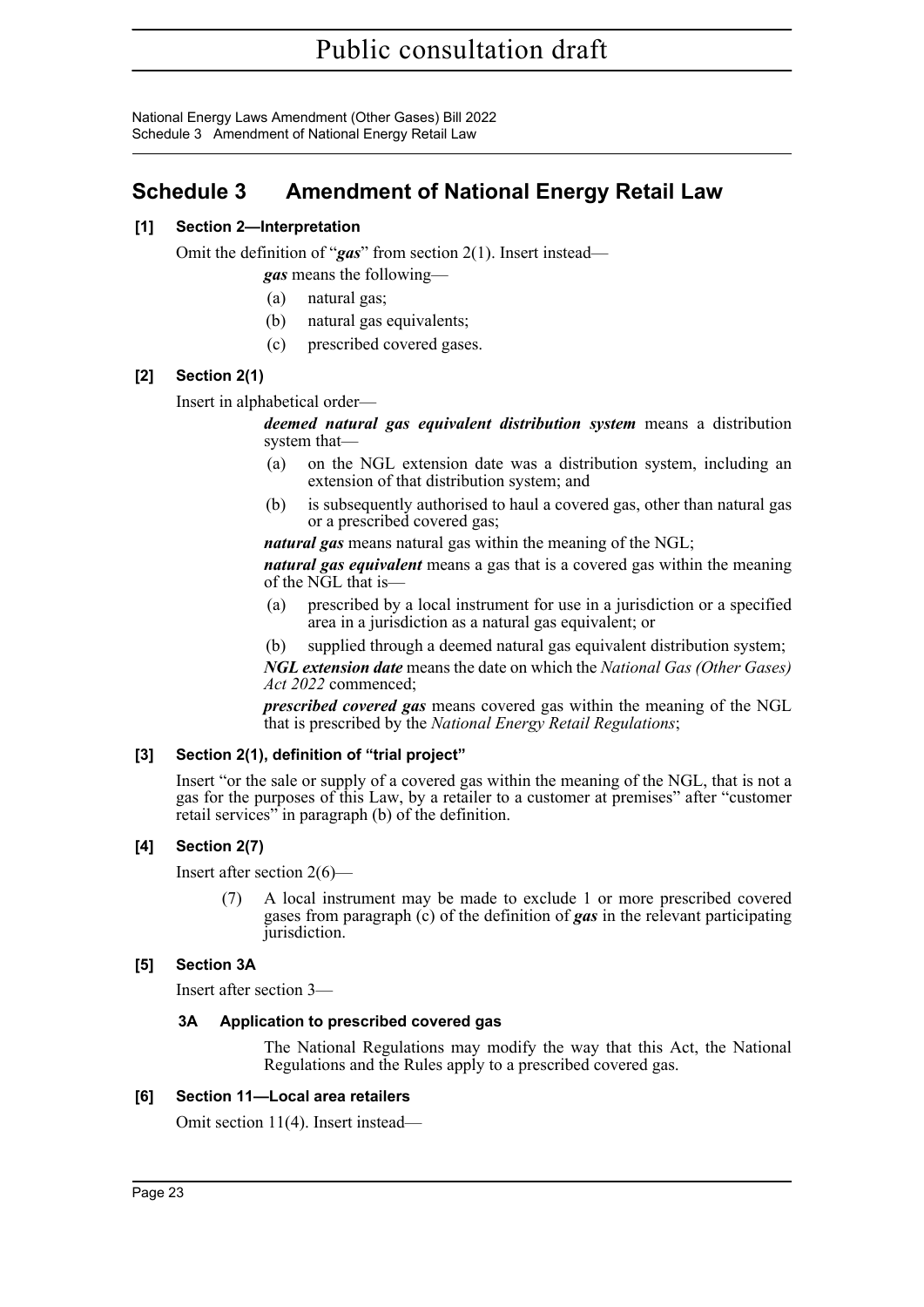National Energy Laws Amendment (Other Gases) Bill 2022 Schedule 3 Amendment of National Energy Retail Law

- (4) A nomination of a retailer may relate to 1 or more of the following—
	- (a) electricity;
	- (b) natural gas and natural gas equivalents;
	- (c) 1 or more types of prescribed covered gas.

# **[7] Section 16—Application of Law and Rules to energy**

Omit section 16(1). Insert instead—

- (1) This Law and the Rules apply to—
	- (a) the sale and supply to customers of 1 or more of the following—
		- (i) electricity;
		- (ii) natural gas or natural gas equivalents, or both;
		- (iii) 1 or more types of prescribed covered gas; and
	- (b) a retailer to the extent that the retailer sells 1 or more of the following—
		- (i) electricity;
		- (ii) natural gas or natural gas equivalents, or both;
		- (iii) 1 or more types of prescribed covered gas; and
	- (c) a distributor to the extent that the distributor supplies 1 or more of the following—
		- (i) electricity;
		- (ii) natural gas or natural gas equivalents, or both;
		- (iii) 1 or more types of prescribed covered gas.

# **[8] Section 88—Requirement for authorisation or exemption**

Omit "natural gas" from section 88(2)(b)(ii). Insert instead "gas".

# **[9] Section 94—Notice of decision to grant application**

Omit section 94(b). Insert instead—

- (b) stating that the applicant is, when the retailer authorisation is issued under section 96, authorised to sell—
	- (i) electricity; or
	- (ii) natural gas and natural gas equivalents; or
	- (iii) 1 or more types of prescribed covered gas; and

# **[10] Section 100—Form of energy authorised to be sold**

Omit "electricity or gas." from section 100(1). Insert instead—

—

- (a) electricity; or
- (b) natural gas and natural gas equivalents; or
- (c) 1 or more types of prescribed covered gas.

# **[11] Section 137—RoLR notice—direction for gas**

Insert after section  $137(1)(c)$ —

(d) a blend processing service provider must make available to a designated RoLR the capacity in its blend processing facility that, immediately before the transfer date, was available to the failed retailer.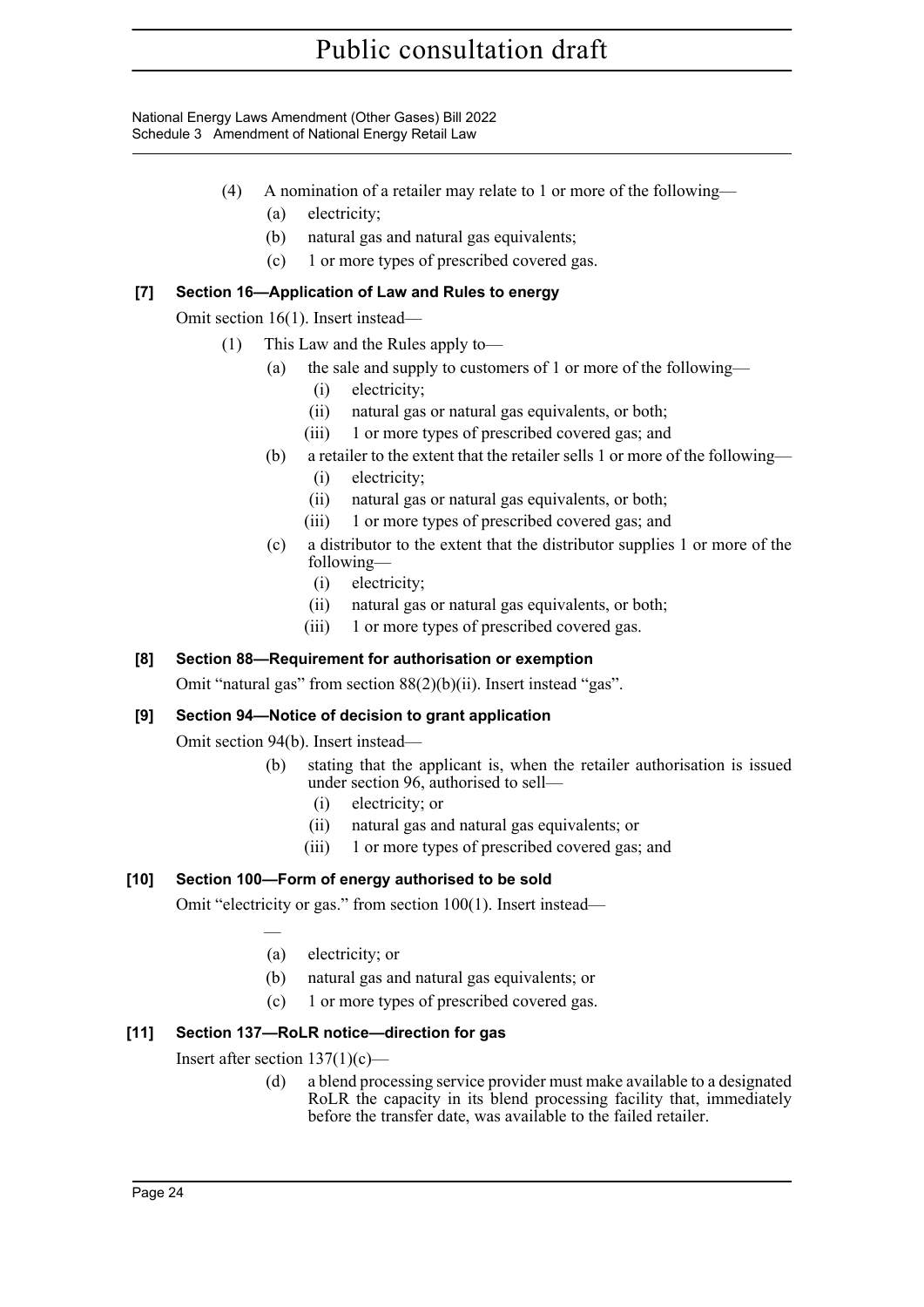National Energy Laws Amendment (Other Gases) Bill 2022 Schedule 3 Amendment of National Energy Retail Law

#### **[12] Section 137(5A)**

Insert after section 137(5)—

(5A) The terms and conditions for access by the designated RoLR to a blend processing facility are to be the same terms and conditions applicable to the failed retailer immediately before the transfer date.

#### **[13] Section 137(6A)**

Insert after section 137(6)—

(6A) Despite subsection (5A), if the terms and conditions under which the failed retailer accessed the blend processing facility materially differ from those that otherwise prevail in the market, the AER may specify in the RoLR notice, or an amendment, which may have effect back to the transfer date, terms and conditions that, in its opinion, better accord with those that otherwise prevail in the market.

#### **[14] Section 137(7)**

Insert "or (6A)" after "subsection (6)".

#### **[15] Section 137(8A)**

Insert after section 137(8)—

(8A) The designated RoLR and a relevant blend processing service provider must, as soon as practicable after the transfer date, commence negotiations for a replacement contract for access to the blend processing facility.

#### **[16] Section 137(14)**

Insert "*blend processing facility*, *blend processing service provider*," after "*access determination*".

#### **[17] Section 144—RoLR Procedures**

Omit section 144(2)(a). Insert instead—

- (a) apply separately to—
	- (i) electricity; or
	- (ii) natural gas and natural gas equivalents; or
	- (iii) 1 or more types of prescribed covered gas; and

# **[18] Section 237—Subject matter of rules**

Insert after section 237(2)(ha)—

- (hb) the transition from the sale or supply of natural gas to the sale or supply of a natural gas equivalent or a prescribed covered gas, including, without limitation, matters relating to the following—
	- (i) the process to be followed, or the transition scheme to be applied, in making the change;
	- (ii) the powers and functions of the AER in relation to the transition;
	- (iii) the technical capabilities that must be demonstrated by a retailer or distributor in relation to the sale of a natural gas equivalent before making the change;

#### **[19] Section 238AC**

Insert after section 238AB—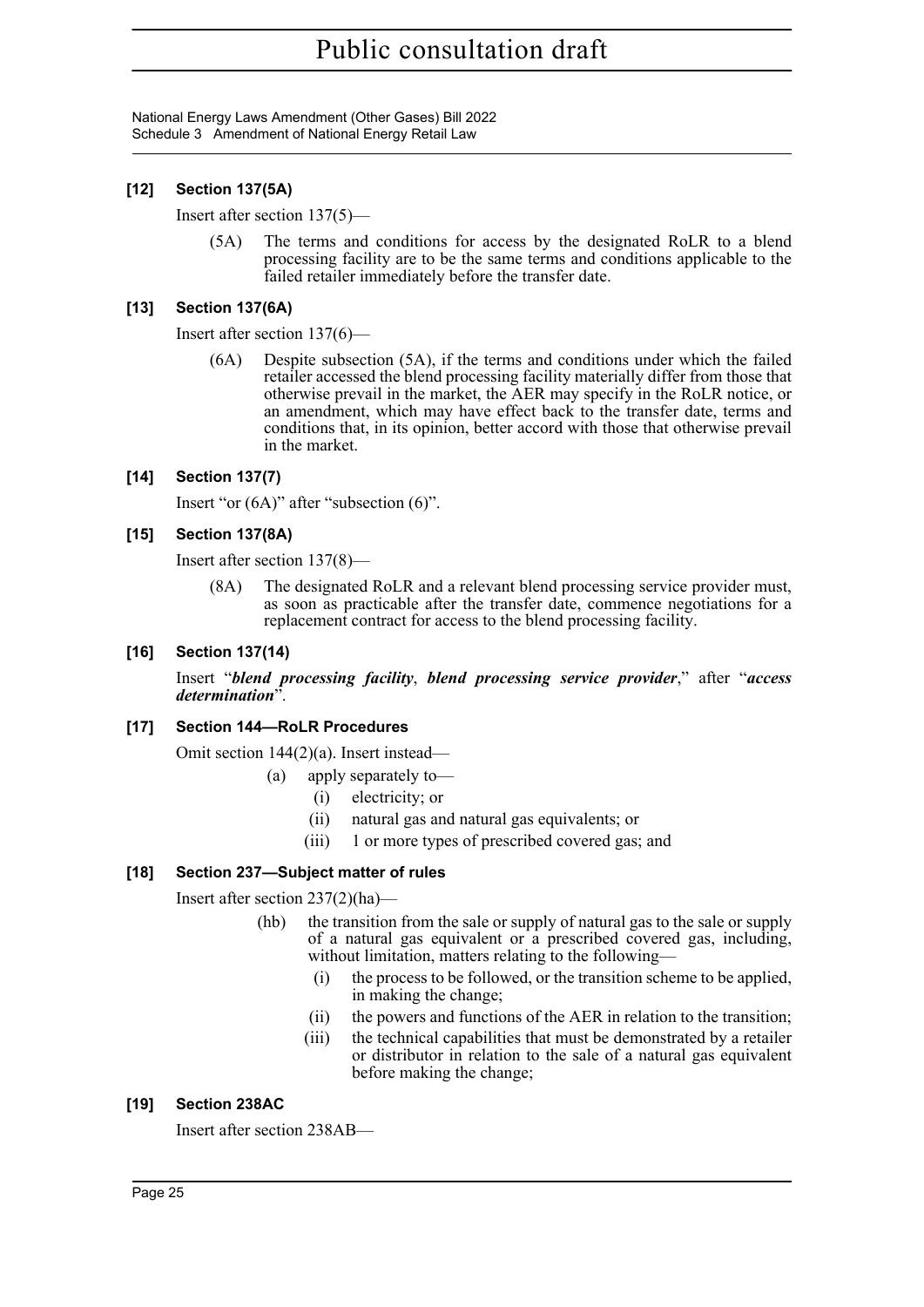National Energy Laws Amendment (Other Gases) Bill 2022 Schedule 3 Amendment of National Energy Retail Law

#### **238AC South Australian Minister to make initial Rules relating to other gases**

- (1) The Minister in right of the Crown of South Australia administering Part 2 of the *National Gas (South Australia) Act 2008* (the *South Australian Minister*) may make Rules—
	- (a) for or with respect to—
		- (i) the other gas amendments; and
		- (ii) any other subject contemplated by, or necessary or expedient for, the other gas amendments; and
	- (b) that revoke or amend a Rule as a consequence of the enactment of the other gas amendments.
- (2) Rules made under this section may revoke or amend an existing Rule.
- (3) Rules may only be made under this section on the recommendation of the MCE.
- (4) Section 237(3) applies to Rules made under this section in the same way as it applies to a Rule made by the AEMC.
- (5) As soon as practicable after making Rules under this section, the South Australian Minister must—
	- (a) publish a notice of the making of the Rules and the date the Rules commence in the South Australian Government Gazette; and
	- (b) make the Rule publicly available.
- (6) The notice referred to in subsection  $(5)(a)$  must state—
	- (a) the date on which the Rules commence operation; or
	- (b) if different Rules will commence operation on different dates, those dates.
- (7) The Minister may, by a later notice published in the South Australian Government Gazette, vary a commencement date fixed under subsection (6).
- (8) Once the first Rules have been made, no further Rules can be made under this section.
- (9) In this section—

*other gas amendments* means the amendments made to this Law by the *National Gas (South Australia) (Other Gases) Amendment Act 2022*.

#### **[20] Schedule 1—Savings and transitionals**

Insert at the end of the Schedule with appropriate Part and clause numbering—

# **Part Transitional provisions related to other gas amendments**

#### **Definition**

In this Part—

*commencement day* means the day on which this Part comes into operation;

#### **Retailer authorisations**

A retailer authorisation in effect immediately before the commencement day that authorises the sale of natural gas is taken, on and from the commencement day, to authorise the sale of natural gas and natural gas equivalents.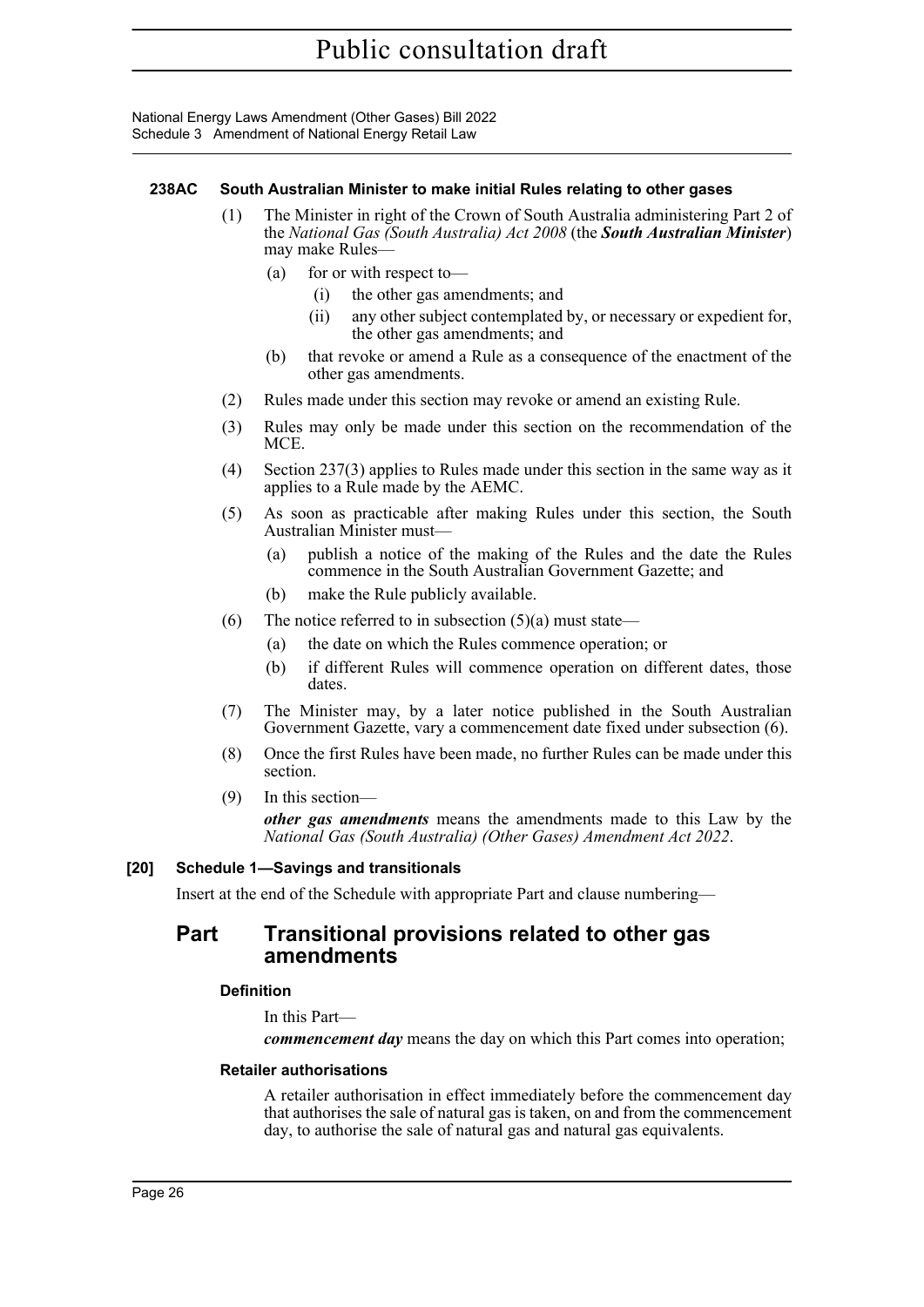National Energy Laws Amendment (Other Gases) Bill 2022 Schedule 3 Amendment of National Energy Retail Law

#### **Exempt sellers**

- (1) A person who immediately before the commencement day was an exempt seller for natural gas is taken, on and from the commencement day, to be an exempt seller for natural gas and natural gas equivalents to the same extent and on the same conditions as applied immediately before the commencement day.
- (2) In this clause *exempt seller* means a person who is exempt, under Part 5, Division 6, from the requirement to hold a retailer authorisation.

#### **RoLR arrangements**

- (1) A retailer who immediately before the commencement day was appointed and registered as the default RoLR for a gas distribution system continues, on and from the commencement day, to be the default RoLR for that distribution system whether the distribution system is used for natural gas or a natural gas equivalent.
- (2) A retailer who immediately before the commencement day was registered as an additional RoLR for a gas distribution system continues, on and from the commencement day, to be an additional RoLR for that distribution system whether the distribution system is used for natural gas or a natural gas equivalent.
- (3) A retailer who immediately before the commencement day was appointed as a designated RoLR for a gas distribution system continues, on and from the commencement day, to be the designated RoLR for that distribution system whether the distribution system is used for natural gas or a natural gas equivalent.
- (4) Nothing in this clause limits the power of the AER to terminate the appointment and registration of a retailer as a default RoLR in accordance with section 125(9).
- (5) Nothing in this clause limits the power of the AER to terminate the registration of a retailer as an RoLR in accordance with section 128.